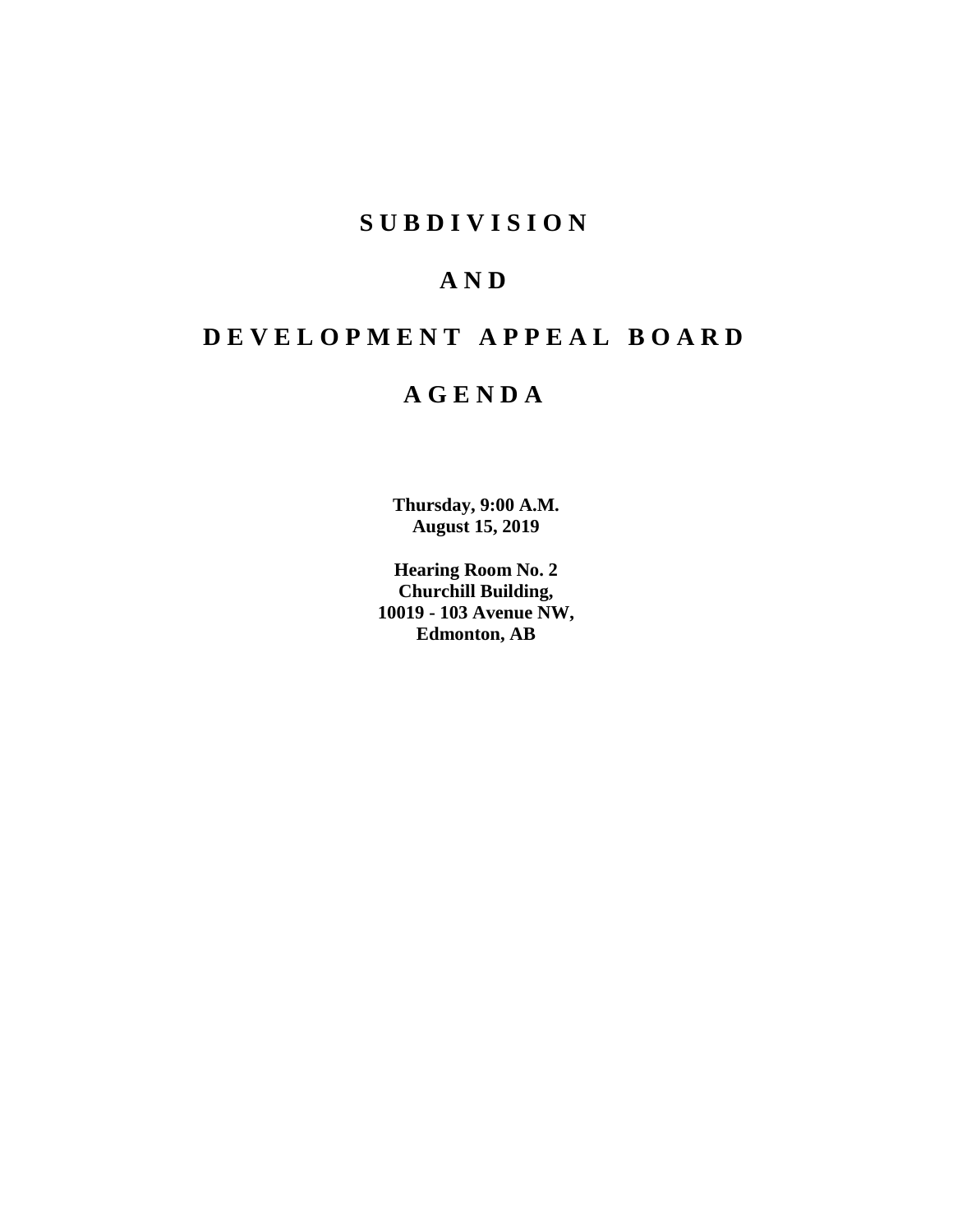|              | педмичу коолпоо. 2  |               |                                                                                                                                 |  |  |
|--------------|---------------------|---------------|---------------------------------------------------------------------------------------------------------------------------------|--|--|
| I            | 9:00 A.M.           | SDAB-D-19-125 | Construct exterior alterations to a Single<br>Detached House (Front Yard parking pad,<br>$5.79m \times 11.89m$                  |  |  |
|              |                     |               | 11237 - 125 Street NW<br>Project No.: 315387918-001                                                                             |  |  |
|              | <b>TO BE RAISED</b> |               |                                                                                                                                 |  |  |
| $\mathbf{I}$ | 10:30 A.M.          | SDAB-D-19-110 | Construct an over-height Fence for a Religious<br>Assembly, existing without Permits (maximum<br>height $2.03m$ )               |  |  |
|              |                     |               | 16310 - 106 Avenue NW,<br>10610 - 163 Street NW,<br>10614 - 163 Street NW<br>Project No.: 264872041-002                         |  |  |
| III          | $1:30$ P.M.         | SDAB-D-19-502 | To comply with an Order to Develop the site in<br>accordance with approved File No. SDAB-D-<br>18-094 OR                        |  |  |
|              |                     |               | Submit a new Development Permit application<br>to re-configure the roof pitch and comply with<br>Edmonton Zoning Bylaw 12800 OR |  |  |
|              |                     |               | Demolish the building                                                                                                           |  |  |
|              |                     |               | 10973 - 132 Street NW<br>Order No.: 279658672-002                                                                               |  |  |
|              |                     |               |                                                                                                                                 |  |  |

# **SUBDIVISION AND DEVELOPMENT APPEAL BOARD HEARING ROOM NO. 2**

*NOTE: Unless otherwise stated, all references to "section numbers" refer to the authority under the Edmonton Zoning Bylaw 12800.*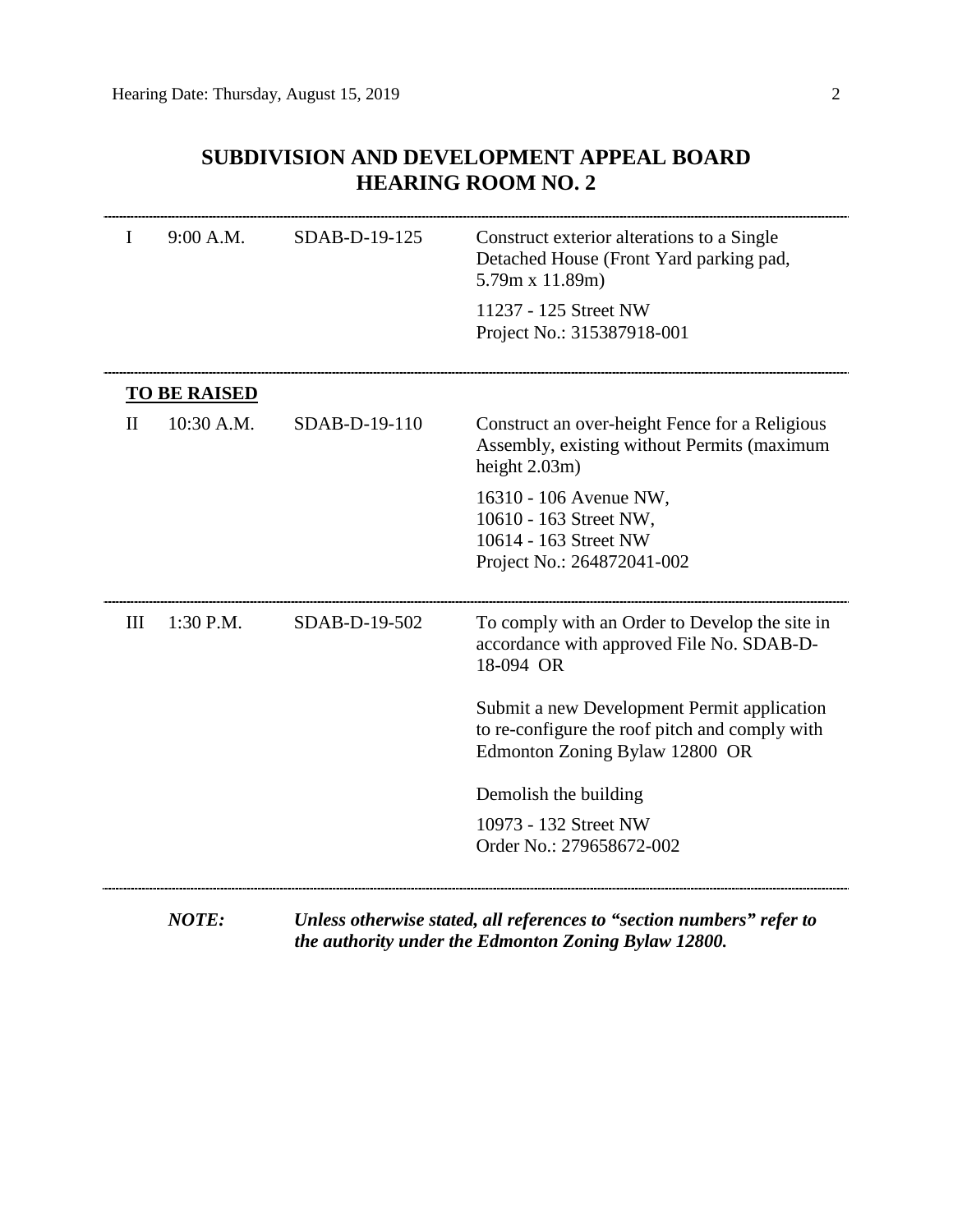| ITEM I: 9:00 A.M. |                                                        | FILE: SDAB-D-19-125                                                                                      |  |  |  |
|-------------------|--------------------------------------------------------|----------------------------------------------------------------------------------------------------------|--|--|--|
|                   | AN APPEAL FROM THE DECISION OF THE DEVELOPMENT OFFICER |                                                                                                          |  |  |  |
|                   | <b>APPELLANT:</b>                                      |                                                                                                          |  |  |  |
|                   | <b>APPLICATION NO.:</b>                                | 315387918-001                                                                                            |  |  |  |
|                   | <b>APPLICATION TO:</b>                                 | Construct exterior alterations to a Single<br>Detached House (Front Yard parking pad,<br>5.79m x 11.89m) |  |  |  |
|                   | <b>DECISION OF THE</b><br>DEVELOPMENT AUTHORITY:       | Refused                                                                                                  |  |  |  |
|                   | <b>DECISION DATE:</b>                                  | July 19, 2019                                                                                            |  |  |  |
|                   | <b>DATE OF APPEAL:</b>                                 | July 19, 2019                                                                                            |  |  |  |
|                   | MUNICIPAL DESCRIPTION<br>OF SUBJECT PROPERTY:          | 11237 - 125 Street NW                                                                                    |  |  |  |
|                   | <b>LEGAL DESCRIPTION:</b>                              | Plan RN39C Blk 9 Lot 13                                                                                  |  |  |  |
|                   | ZONE:                                                  | (RF3) Small Scale Infill Development<br>Zone                                                             |  |  |  |
|                   | <b>OVERLAY:</b>                                        | Mature Neighbourhood Overlay                                                                             |  |  |  |
|                   | STATUTORY PLAN:                                        | West Ingle Area Redevelopment Plan                                                                       |  |  |  |
|                   |                                                        |                                                                                                          |  |  |  |

# *Grounds for Appeal*

The Appellant provided the following reasons for appealing the decision of the Development Authority:

- 1. Severe health problems both hands.
- 2. Need to be closer to my house door.
- 3. Doctor's certificate provided.
- 4. Next block from where I live have front driveways.

*General Matters*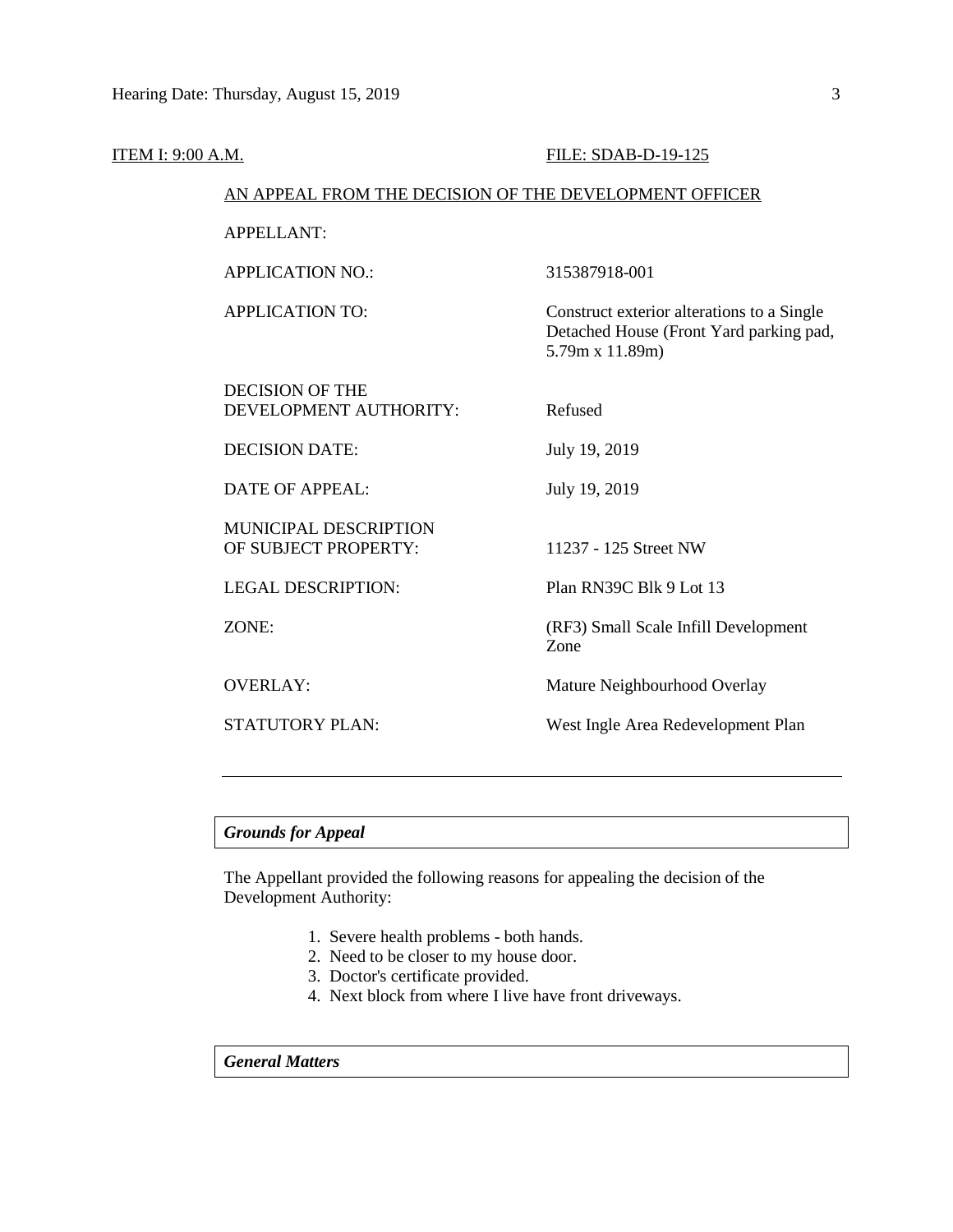#### **Appeal Information:**

The *Municipal Government Act*, RSA 2000, c M-26 states the following:

#### **Grounds for Appeal**

**685(1)** If a development authority

- (a) fails or refuses to issue a development permit to a person,
- (b) issues a development permit subject to conditions, or
- (c) issues an order under section 645,

the person applying for the permit or affected by the order under section 645 may appeal to the subdivision and development appeal board.

#### **Appeals**

**686(1)** A development appeal to a subdivision and development appeal board is commenced by filing a notice of the appeal, containing reasons, with the board,

- (a) in the case of an appeal made by a person referred to in section 685(1)
	- (i) with respect to an application for a development permit,
		- (A) within 21 days after the date on which the written decision is given under section 642, […]

#### **Hearing and Decision**

**687(3)** In determining an appeal, the subdivision and development appeal board

…

…

- (a.1) must comply with the land use policies;
- (a.2) subject to section 638, must comply with any applicable statutory plans;
- (a.3) subject to clauses (a.4) and (d), must comply with any land use bylaw in effect;
- (a.4) must comply with the applicable requirements of the regulations under the Gaming, Liquor and Cannabis Act respecting the location of premises described in a cannabis licence and distances between those premises and other premises;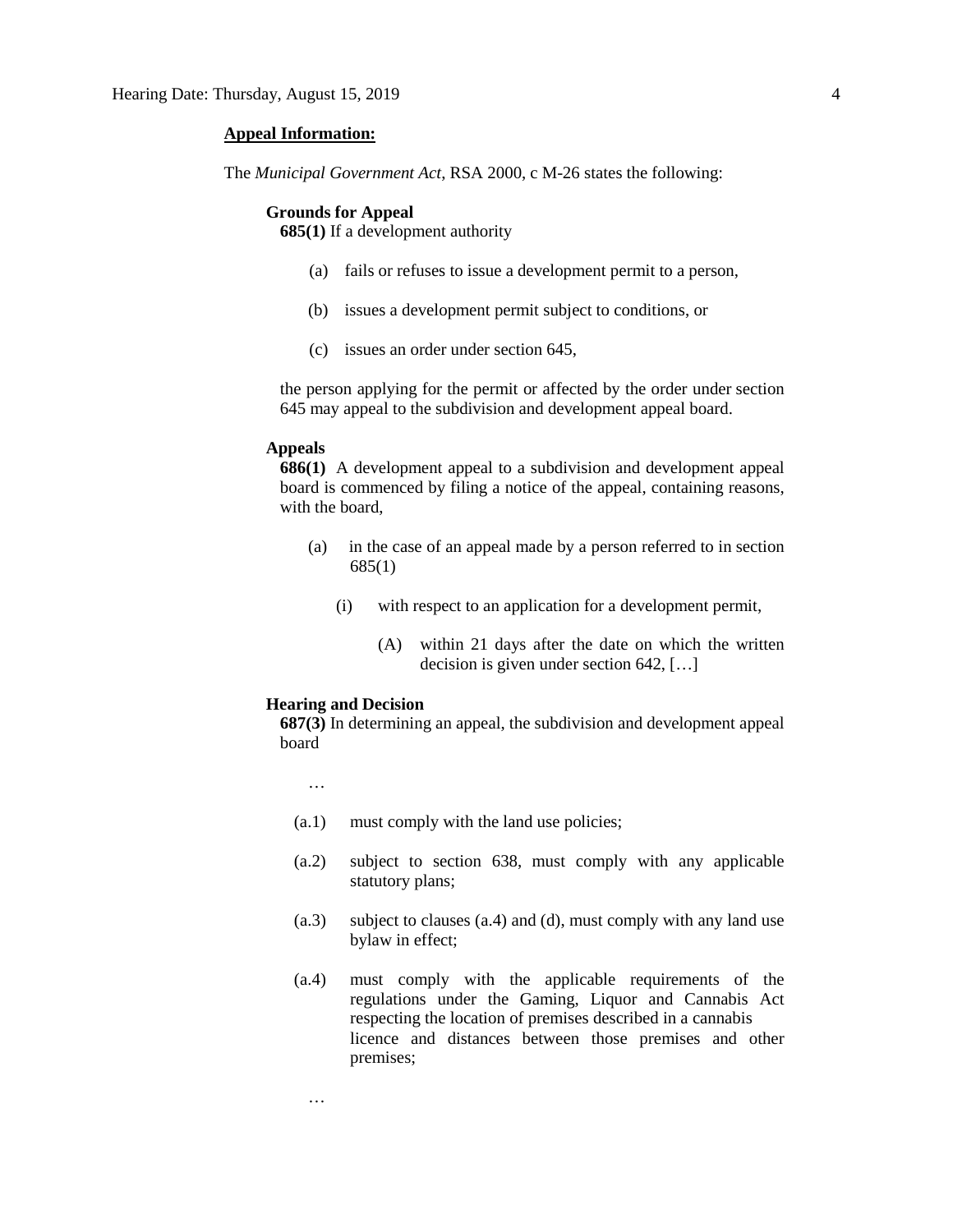- (c) may confirm, revoke or vary the order, decision or development permit or any condition attached to any of them or make or substitute an order, decision or permit of its own;
- (d) may make an order or decision or issue or confirm the issue of a development permit even though the proposed development does not comply with the land use bylaw if, in its opinion,
	- (i) the proposed development would not
		- (A) unduly interfere with the amenities of the neighbourhood, or
		- (B) materially interfere with or affect the use, enjoyment or value of neighbouring parcels of land,

and

(ii) the proposed development conforms with the use prescribed for that land or building in the land use bylaw.

#### **General Provisions from the** *Edmonton Zoning Bylaw:*

Under section 140.2(10), **Single Detached Housing** is a **Permitted Use** in the **(RF3) Small Scale Infill Development Zone.** 

Under section 6.1, **Accessory** means "when used to describe a Use or building, a Use or building naturally or normally incidental, subordinate, and devoted to the principal Use or building, and located on the same lot or Site."

Under section 6.1, **Driveway** means "an area that provides access for vehicles from a public or private roadway to a Garage or Parking Area and does not include a Walkway."

Under section 6.1, **Front Yard** means:

the portion of a Site abutting the Front Lot Line extending across the full width of the Site, situated between the Front Lot Line and the nearest wall of the principal building, not including projections.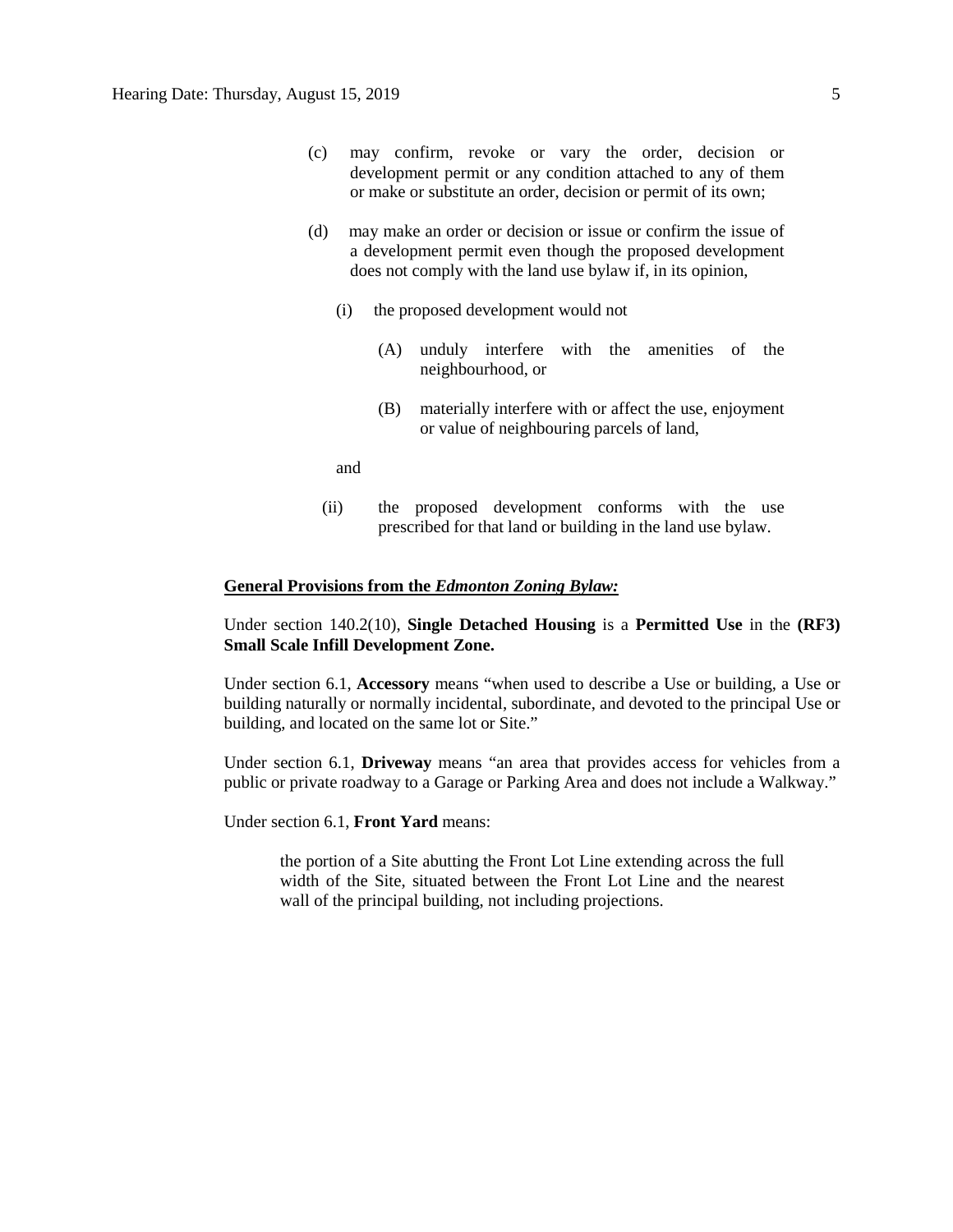

Under section 6.1, **Garage** means "an Accessory building, or part of a principal building designed and used primarily for the storage of motor vehicles and includes a carport."

Under section 6.1, **Parking Area** means "an area that is used for the parking of vehicles. A Parking Area is comprised of one or more parking spaces, and includes a parking pad, but does not include a Driveway."

Under section 6.1, **Walkway** means "a path for pedestrian circulation that cannot be used for vehicular parking."

Section 140.1 states that the **General Purpose** of **(RF3) Small Scale Infill Development Zone** is:

to provide for Single Detached Housing and Semi-detached Housing while allowing small-scale conversion and infill redevelopment to buildings containing up to four principal Dwellings under certain conditions, including Secondary Suites and Garden Suites.

Section 814.1 states that the **General Purpose** of the **Mature Neighbourhood Overlay** is:

to regulate residential development in Edmonton's mature residential neighbourhoods, while responding to the context of surrounding development, maintaining the pedestrian-oriented design of the streetscape, and to provide an opportunity for consultation by gathering input from affected parties on the impact of a proposed variance to the Overlay regulations.

#### *Driveway Access*

Section 814.3(17) states "Where the Site Abuts a Lane, vehicular access shall be from the Lane and no existing vehicular access from a public roadway other than a Lane shall be permitted to continue."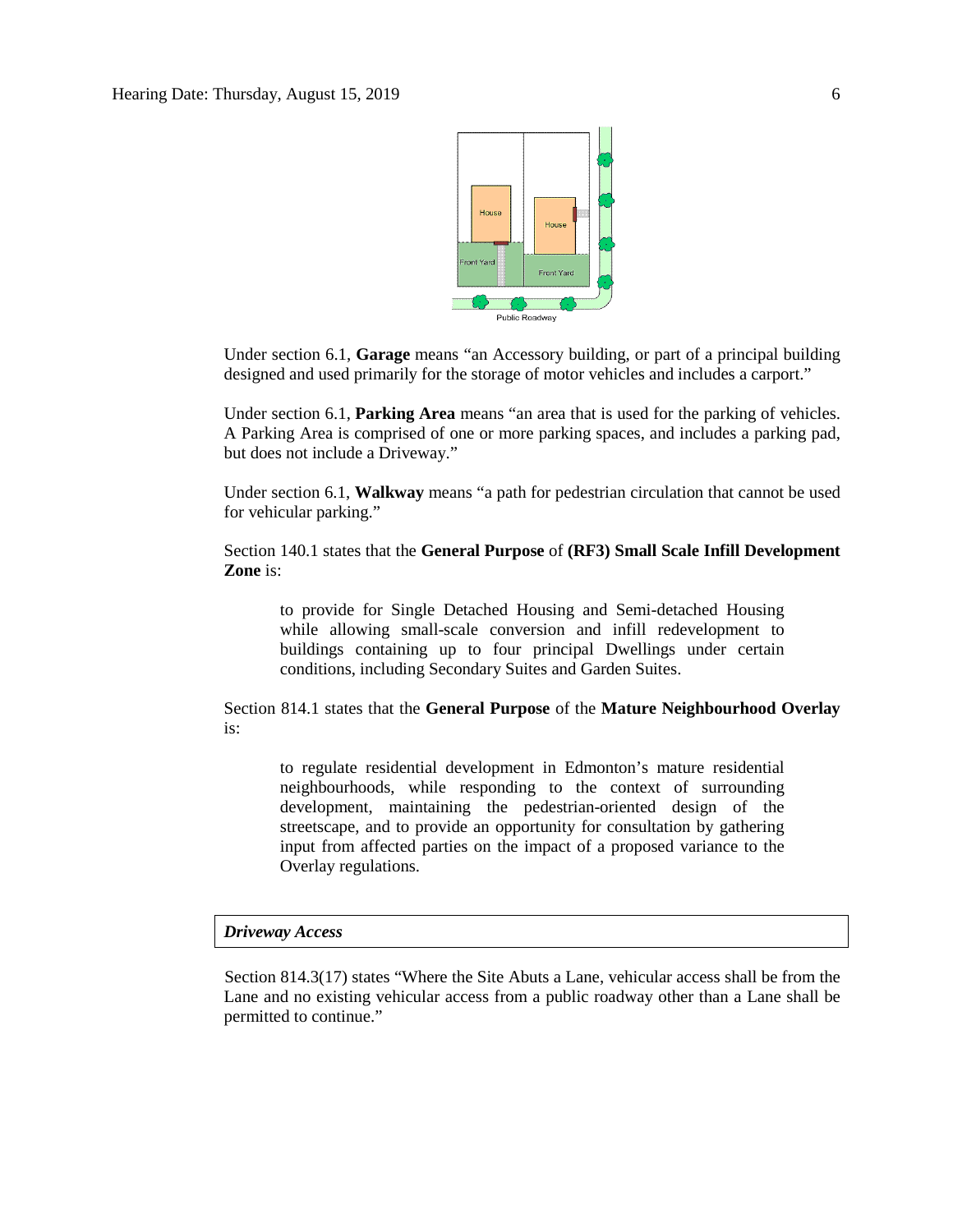#### **Development Officer's Determination**

**Vehicular Access - Where the Site Abuts a Lane, vehicular access shall be from the Lane (Section 814.3.17). Proposed: The vehicular access is located off of 125 Street NW (front).** [unedited]

#### *Location of Vehicular Parking Facilities*

Section 54.2(2) states:

…

- a. Except as otherwise provided for in this Bylaw, parking spaces, not including Driveways, shall be located in accordance with the following:
	- **i. parking spaces shall not be located within a Front Yard in a Residential Zone;**

...

#### **Development Officer's Determination**

**Parking - Parking spaces shall not be located within a Front Yard in a Residential Zone. (Section 54.2.2.e.i) Proposed: The parking pad creates parking spaces in the Front Yard in a Residential Zone.** [unedited]

# *Community Consultation*

Section 814.5(1) states the following with respect to Proposed Variances:

When the Development Officer receives a Development Permit Application for a new principal building, or a new Garden Suite that does not comply with any regulation contained within this Overlay, or receives a Development Permit for alterations to an existing structure that require a variance to Section 814.3(1), 814.3(3), 814.3(5) and 814.3(9) of this Overlay:

- a. the Development Officer shall send notice, to the recipient parties specified in Table 814.5(2), to outline any requested variances to the Overlay and solicit comments directly related to the proposed variance;
- b. the Development Officer shall not render a decision on the Development Permit application until 21 days after notice has been sent, unless the Development Officer receives feedback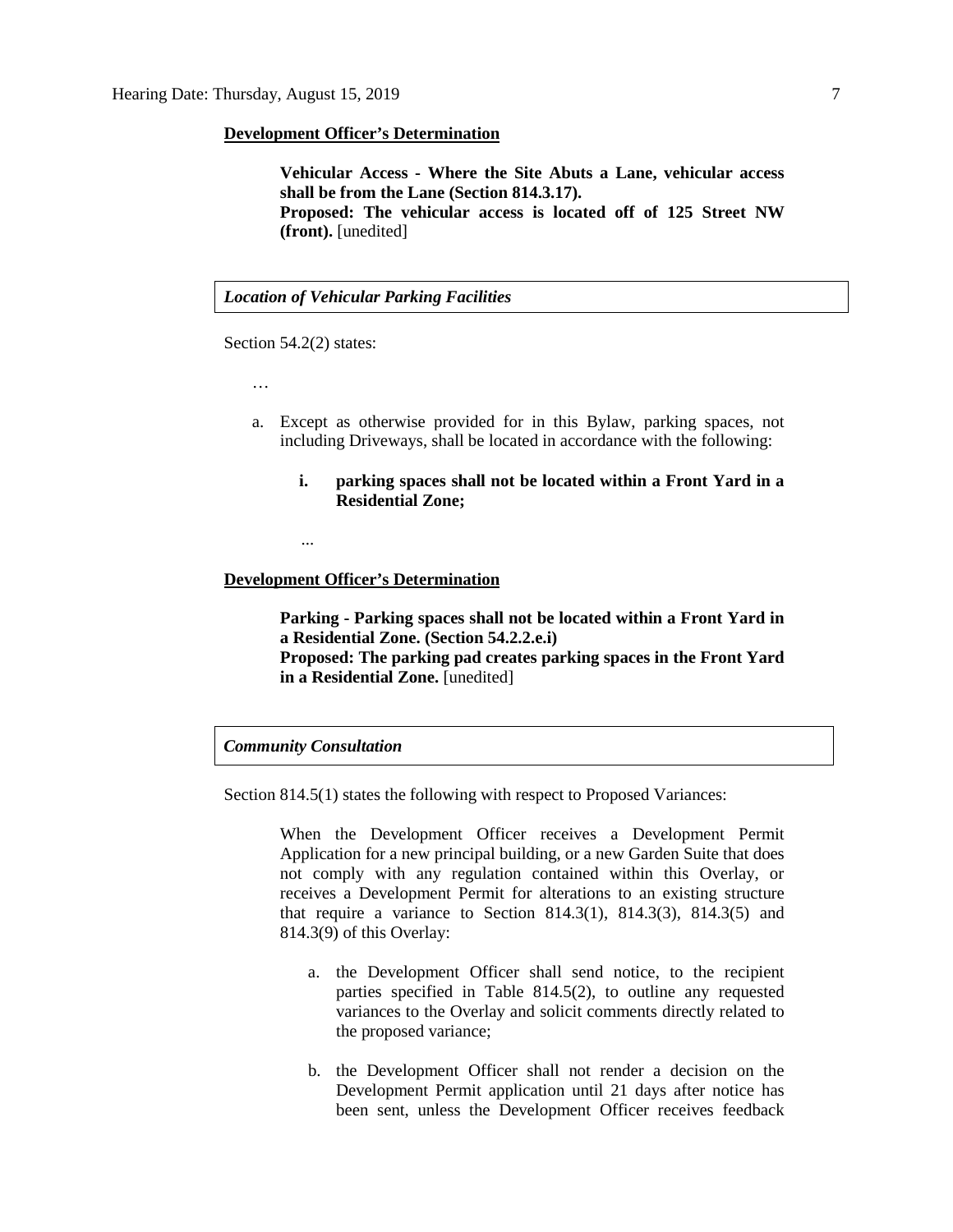from the specified affected parties in accordance with Table 814.5(2); and

c. the Development Officer shall consider any comments directly related to the proposed variance when determining whether to approve the Development Permit Application in accordance with Sections  $11.3$  and  $11.4$ .

Section 814.5(2) states:

| Tier#  | <b>Recipient Parties</b>                             | <b>Affected Parties</b>      | <b>Regulation of this Overlay</b> |
|--------|------------------------------------------------------|------------------------------|-----------------------------------|
|        |                                                      |                              | to be Varied                      |
| Tier 1 | The municipal address The assessed owners            |                              | $814.3(17) -$<br>Driveway         |
|        | and assessed owners of of the land wholly or         |                              | Access                            |
|        | the land wholly or                                   | partially<br>located         |                                   |
|        | partially located within a   within a distance of    |                              |                                   |
|        | distance of $60.0$ metres $\vert 60.0$ metres of the |                              |                                   |
|        | of the Site of the Site of the proposed              |                              |                                   |
|        | proposed development                                 | development and the          |                                   |
|        | and the President of President of each               |                              |                                   |
|        | each                                                 | Community   Community League |                                   |
|        | League                                               |                              |                                   |

#### Notice to Applicant/Appellant

Provincial legislation requires that the Subdivision and Development Appeal Board issue its official decision in writing within fifteen days of the conclusion of the hearing.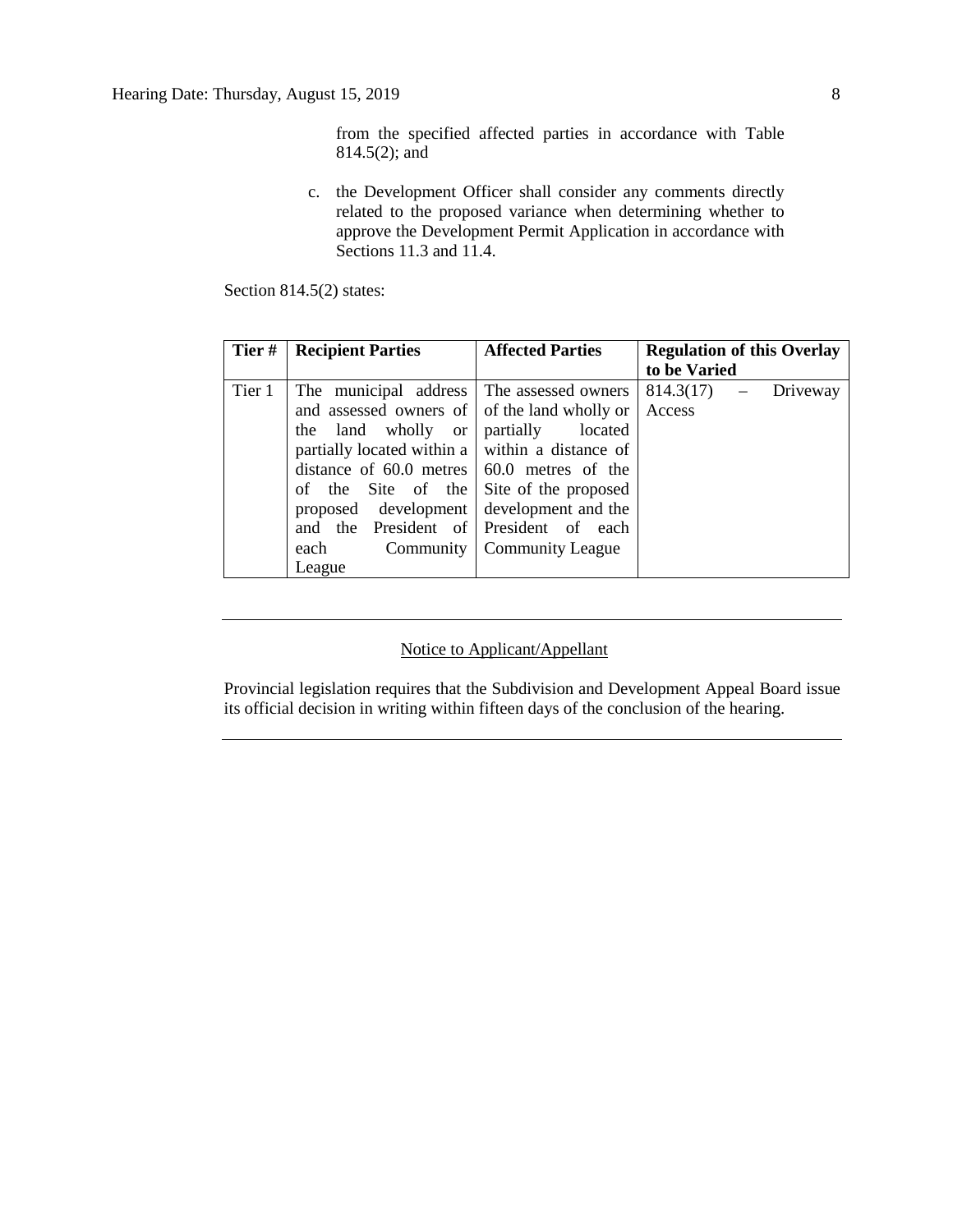| <b>Edmonton</b>                                                                                                                                                                                            |                   | <b>Application for</b>           |                                                  | Project Number: 315387918-001<br><b>Application Date:</b><br>MAY 31, 2019<br>Printed:<br>July 19, 2019 at 9:39 AM<br>1 of 1<br>Page: |
|------------------------------------------------------------------------------------------------------------------------------------------------------------------------------------------------------------|-------------------|----------------------------------|--------------------------------------------------|--------------------------------------------------------------------------------------------------------------------------------------|
|                                                                                                                                                                                                            |                   | <b>Driveway Extension Permit</b> |                                                  |                                                                                                                                      |
| This document is a Development Permit Decision for the development application described below.                                                                                                            |                   |                                  |                                                  |                                                                                                                                      |
| Applicant                                                                                                                                                                                                  |                   |                                  |                                                  | Property Address(es) and Legal Description(s)                                                                                        |
|                                                                                                                                                                                                            |                   |                                  | 11237 - 125 STREET NW<br>Plan RN39C Blk 9 Lot 13 |                                                                                                                                      |
|                                                                                                                                                                                                            |                   |                                  | Location(s) of Work                              |                                                                                                                                      |
|                                                                                                                                                                                                            |                   | Suite:                           |                                                  | 11237 - 125 STREET NW                                                                                                                |
|                                                                                                                                                                                                            |                   |                                  | Entryway: 11237 - 125 STREET NW                  |                                                                                                                                      |
|                                                                                                                                                                                                            |                   |                                  | Building: 11237 - 125 STREET NW                  |                                                                                                                                      |
| <b>Scope of Application</b>                                                                                                                                                                                |                   |                                  |                                                  |                                                                                                                                      |
| To construct exterior alterations to a Single Detached House (Front Yard parking pad, 5.79m x 11.89m).                                                                                                     |                   |                                  |                                                  |                                                                                                                                      |
| <b>Permit Details</b>                                                                                                                                                                                      |                   |                                  |                                                  |                                                                                                                                      |
| Class Of Permit: Class B                                                                                                                                                                                   |                   |                                  | Site Area (sq. m.): 696.85                       |                                                                                                                                      |
| Stat. Plan Overlay/Annex Area: Mature Neighbourhood                                                                                                                                                        |                   |                                  |                                                  |                                                                                                                                      |
| Overlay                                                                                                                                                                                                    |                   |                                  |                                                  |                                                                                                                                      |
| I/We certify that the above noted details are correct.                                                                                                                                                     |                   |                                  |                                                  |                                                                                                                                      |
| Applicant signature:                                                                                                                                                                                       |                   |                                  |                                                  |                                                                                                                                      |
| <b>Development Application Decision</b>                                                                                                                                                                    |                   |                                  |                                                  |                                                                                                                                      |
| Refused                                                                                                                                                                                                    |                   |                                  |                                                  |                                                                                                                                      |
| Issue Date: Jul 19, 2019 Development Authority: ZHOU, ROWLEY                                                                                                                                               |                   |                                  |                                                  |                                                                                                                                      |
| <b>Reason for Refusal</b><br>Vehicular Access - Where the Site Abuts a Lane, vehicular access shall be from the Lane (Section 814.3.17).                                                                   |                   |                                  |                                                  |                                                                                                                                      |
| Proposed: The vehicular access is located off of 125 Street NW (front).                                                                                                                                    |                   |                                  |                                                  |                                                                                                                                      |
| Parking - Parking spaces shall not be located within a Front Yard in a Residential Zone. (Section 54.2.2.e.i)<br>Proposed: The parking pad creates parking spaces in the Front Yard in a Residential Zone. |                   |                                  |                                                  |                                                                                                                                      |
| <b>Rights of Appeal</b>                                                                                                                                                                                    |                   |                                  |                                                  |                                                                                                                                      |
| through 689 of the Municipal Government Act.                                                                                                                                                               |                   |                                  |                                                  | The Applicant has the right of appeal within 21 days after the date on which the decision is made, as outlined in Section 683        |
| <b>Building Permit Decision</b>                                                                                                                                                                            |                   |                                  |                                                  |                                                                                                                                      |
| Refused                                                                                                                                                                                                    |                   |                                  |                                                  |                                                                                                                                      |
| Fees                                                                                                                                                                                                       |                   |                                  |                                                  |                                                                                                                                      |
|                                                                                                                                                                                                            | <b>Fee Amount</b> | <b>Amount Paid</b>               | Receipt#                                         | <b>Date Paid</b>                                                                                                                     |
| <b>Development Application Fee</b>                                                                                                                                                                         | \$173.00          | \$173.00                         | 05889213                                         | May 31, 2019                                                                                                                         |
| <b>Total GST Amount:</b><br><b>Totals for Permit:</b>                                                                                                                                                      | \$0.00            |                                  |                                                  |                                                                                                                                      |
|                                                                                                                                                                                                            | \$173.00          | \$173.00                         |                                                  |                                                                                                                                      |
|                                                                                                                                                                                                            |                   |                                  |                                                  |                                                                                                                                      |
|                                                                                                                                                                                                            |                   | THIS IS NOT A PERMIT             |                                                  |                                                                                                                                      |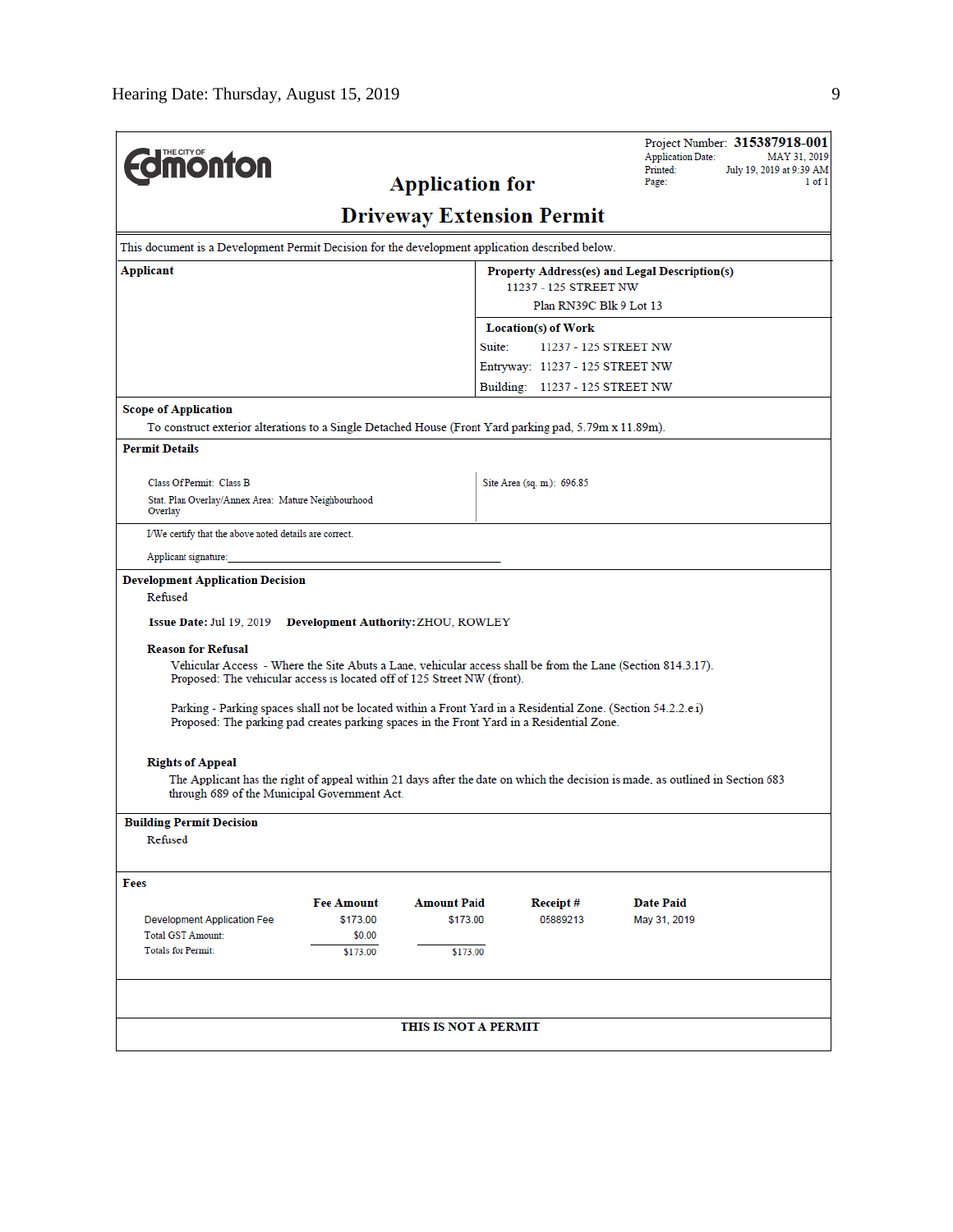

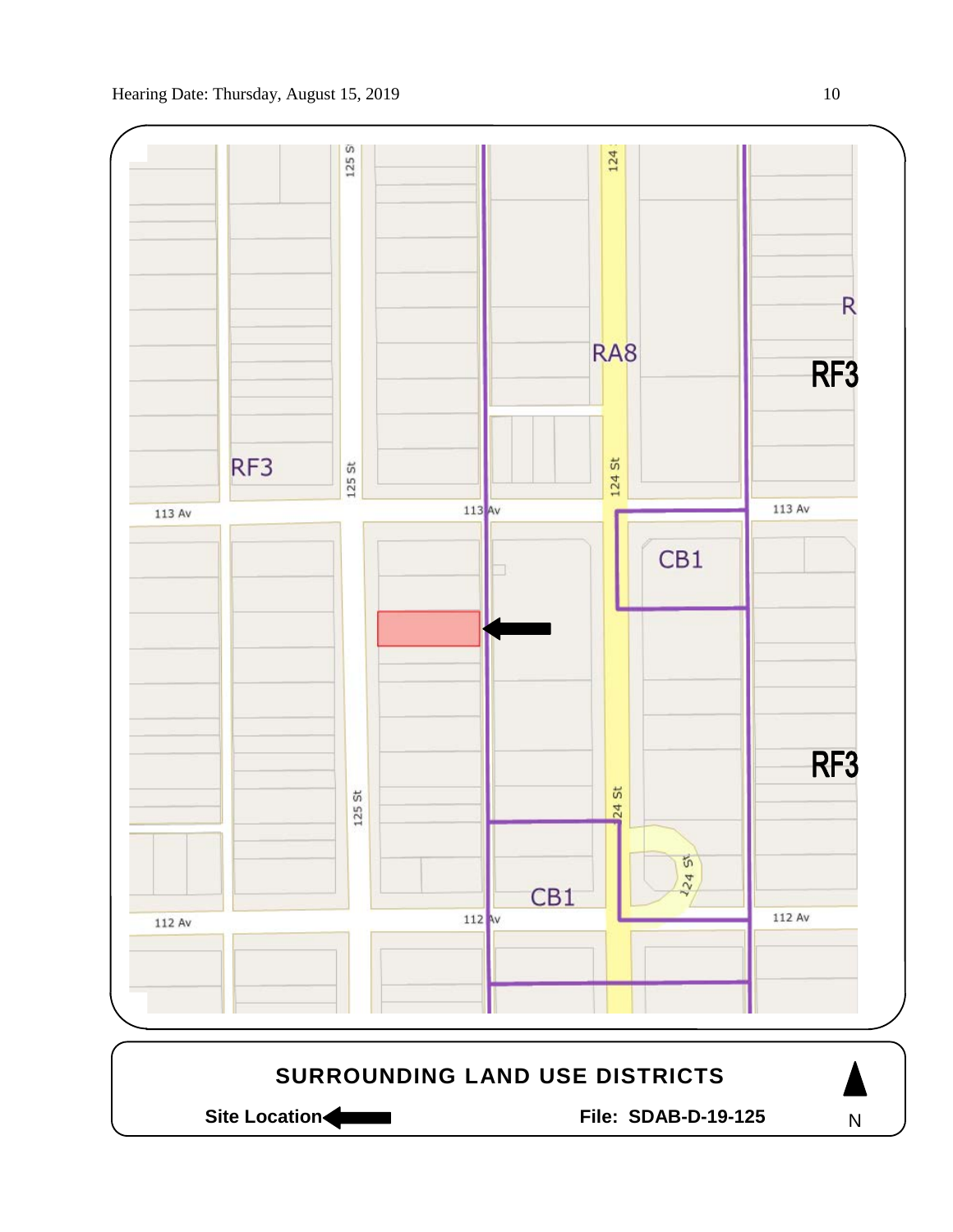# **TO BE RAISED**

### **ITEM II: 10:30 A.M. FILE: SDAB-D-19-110**

Religious Assembly, existing without

Permits (maximum height 2.03m)

### AN APPEAL FROM THE DECISION OF THE DEVELOPMENT OFFICER

APPELLANT:

APPLICATION NO.: 264872041-002

APPLICATION TO: Construct an over-height Fence for a

DECISION OF THE DEVELOPMENT AUTHORITY: Refused DECISION DATE: May 31, 2019 DATE OF APPEAL: June 21, 2019 MUNICIPAL DESCRIPTION OF SUBJECT PROPERTY: 16310 - 106 Avenue NW 10610 - 163 Street NW 10614 - 163 Street NW LEGAL DESCRIPTION: Plan 4746KS Blk 1 Lot 26, Plan 4746KS Blk 1 Lot 27, Plan 4746KS Blk 1 Lot 25, Plan 4746KS Blk 1 Lot 28 ZONE: (RF1) Single Detached Residential Zone OVERLAY: Mature Neighbourhood Overlay STATUTORY PLAN: Jasper Place Area Redevelopment Plan

# *Grounds for Appeal*

The Appellant provided the following reasons for appealing the decision of the Development Authority:

I am filing an appeal on behalf of St. Virgin Mary Ethiopian Orthodox Tewahido Church regarding the development refusal forwarded by the city. The existing fence is built in accordance with but which exceeds the allowed maximum height of 1.2 meters under the Edmonton Zoning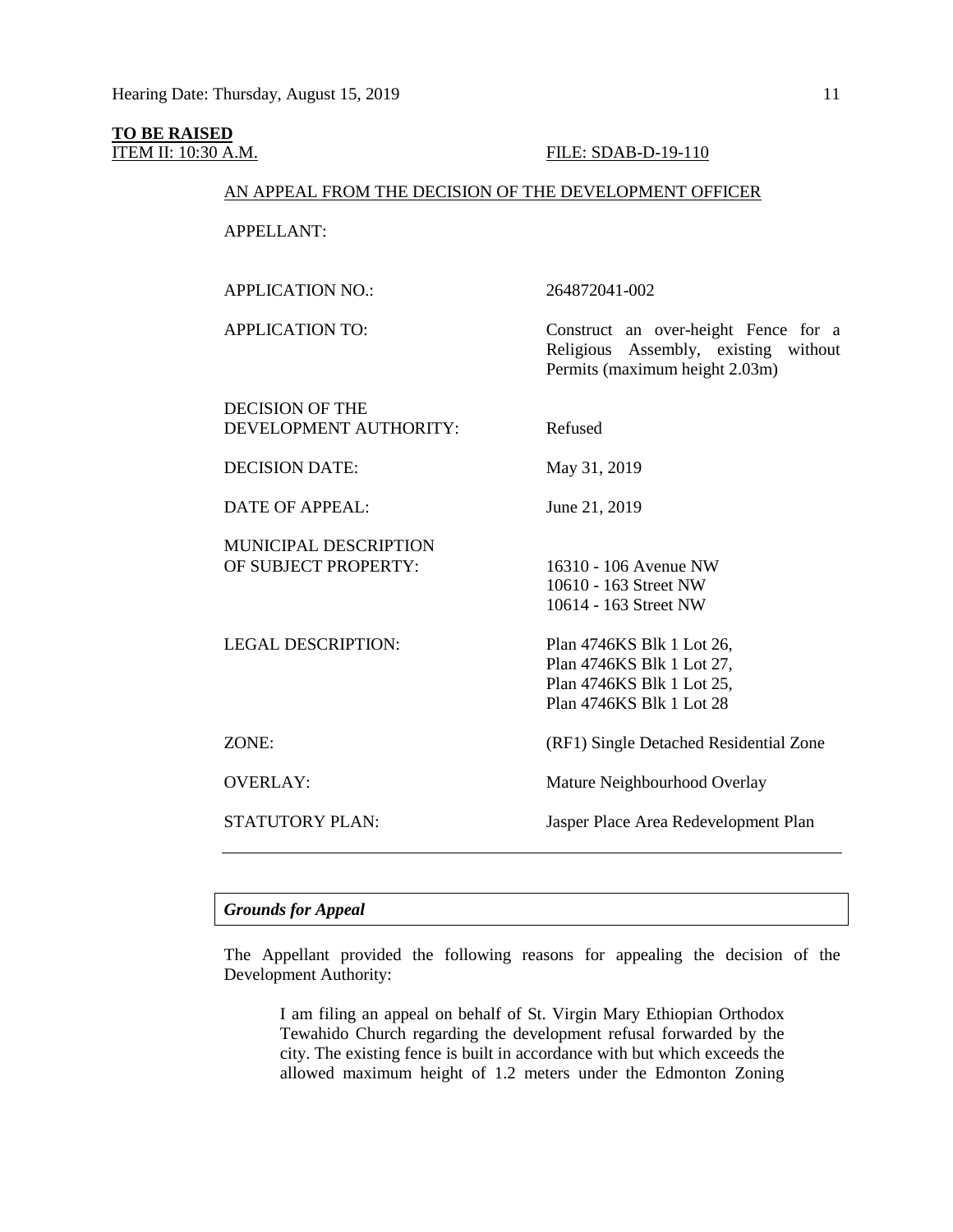Bylaw 12800. The church requests the city to reconsider the decision due to the following reasons.

 - It is a see-through mesh fence resembling the surrounding neighborhood, built for the sole purpose of security and safeguarding of children in the vicinity. The church also offers these children Bible study and other academic assistance on weekends. We believe our church plays a vital role in shaping the children in good behavior and academic excellence and in response, we request the city to reconsider their decision accordingly.

 - The income of our church depends on the donation and offerings of our members and participants, we have spent a lot of our resources and money on constructing the fence. The demolition and reconstruction of the fence may cause some economic setbacks in the overall activity and progress of our church.

We hope the city accepts our appeal and changes its final decision.

#### *General Matters*

#### **Appeal Information:**

The Subdivision and Development Appeal Board made and passed the following motion on July 18, 2019:

### **"That the appeal hearing be postponed to August 14 or 15, 2019 at the verbal request of the Appellants"**

The *Municipal Government Act*, RSA 2000, c M-26 states the following:

#### **Grounds for Appeal**

**685(1)** If a development authority

- (a) fails or refuses to issue a development permit to a person,
- (b) issues a development permit subject to conditions, or
- (c) issues an order under section 645,

the person applying for the permit or affected by the order under section 645 may appeal to the subdivision and development appeal board.

#### **Appeals**

**686(1)** A development appeal to a subdivision and development appeal board is commenced by filing a notice of the appeal, containing reasons, with the board,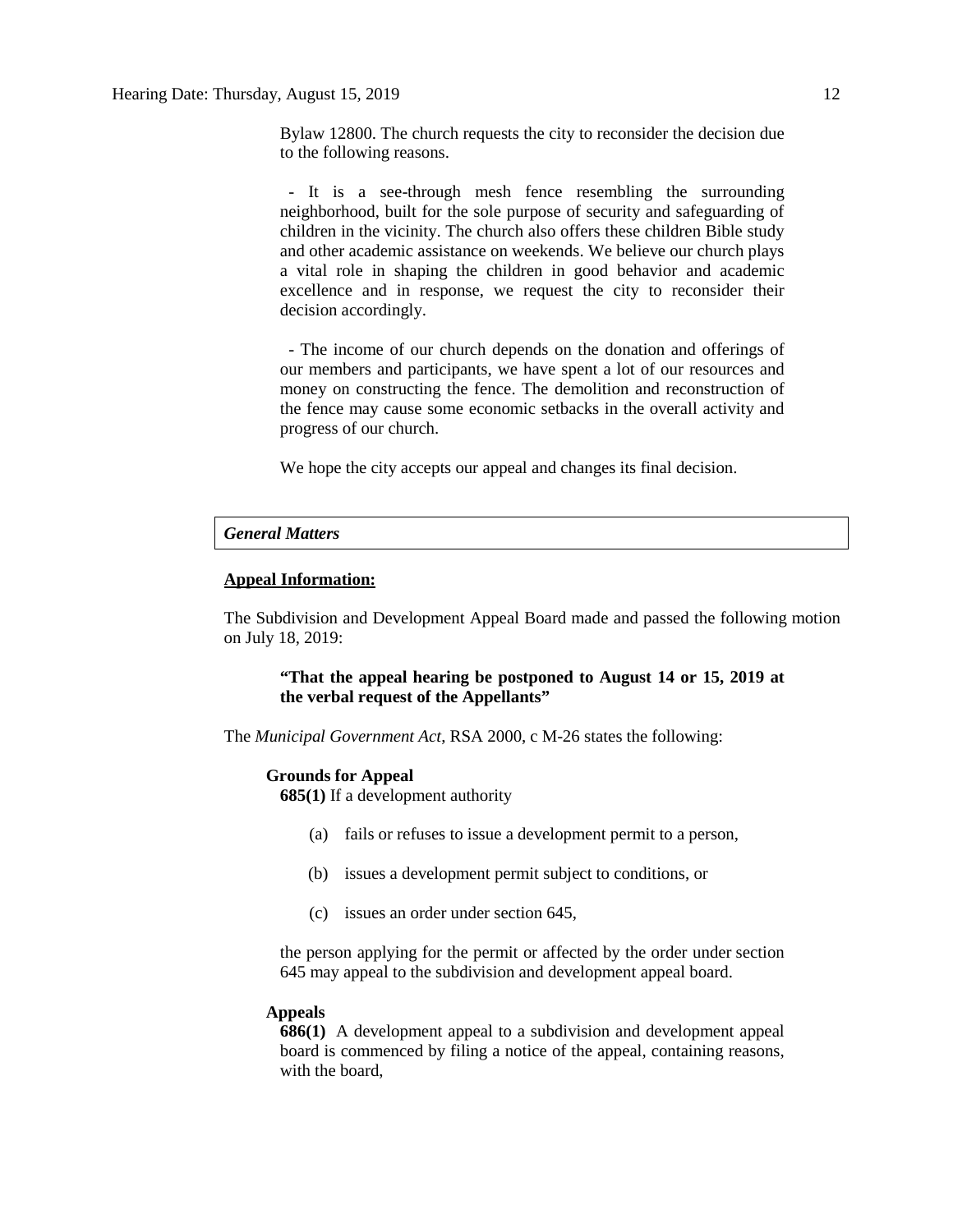- (a) in the case of an appeal made by a person referred to in section 685(1)
	- (i) with respect to an application for a development permit,
		- (A) within 21 days after the date on which the written decision is given under section 642, […]

#### **Hearing and Decision**

**687(3)** In determining an appeal, the subdivision and development appeal board

- …
- (a.1) must comply with the land use policies;
- (a.2) subject to section 638, must comply with any applicable statutory plans;
- (a.3) subject to clauses (a.4) and (d), must comply with any land use bylaw in effect;
- (a.4) must comply with the applicable requirements of the regulations under the Gaming, Liquor and Cannabis Act respecting the location of premises described in a cannabis licence and distances between those premises and other premises;
	- …
	- (c) may confirm, revoke or vary the order, decision or development permit or any condition attached to any of them or make or substitute an order, decision or permit of its own;
	- (d) may make an order or decision or issue or confirm the issue of a development permit even though the proposed development does not comply with the land use bylaw if, in its opinion,
		- (i) the proposed development would not
			- (A) unduly interfere with the amenities of the neighbourhood, or
			- (B) materially interfere with or affect the use, enjoyment or value of neighbouring parcels of land,
		- and
		- (ii) the proposed development conforms with the use prescribed for that land or building in the land use bylaw.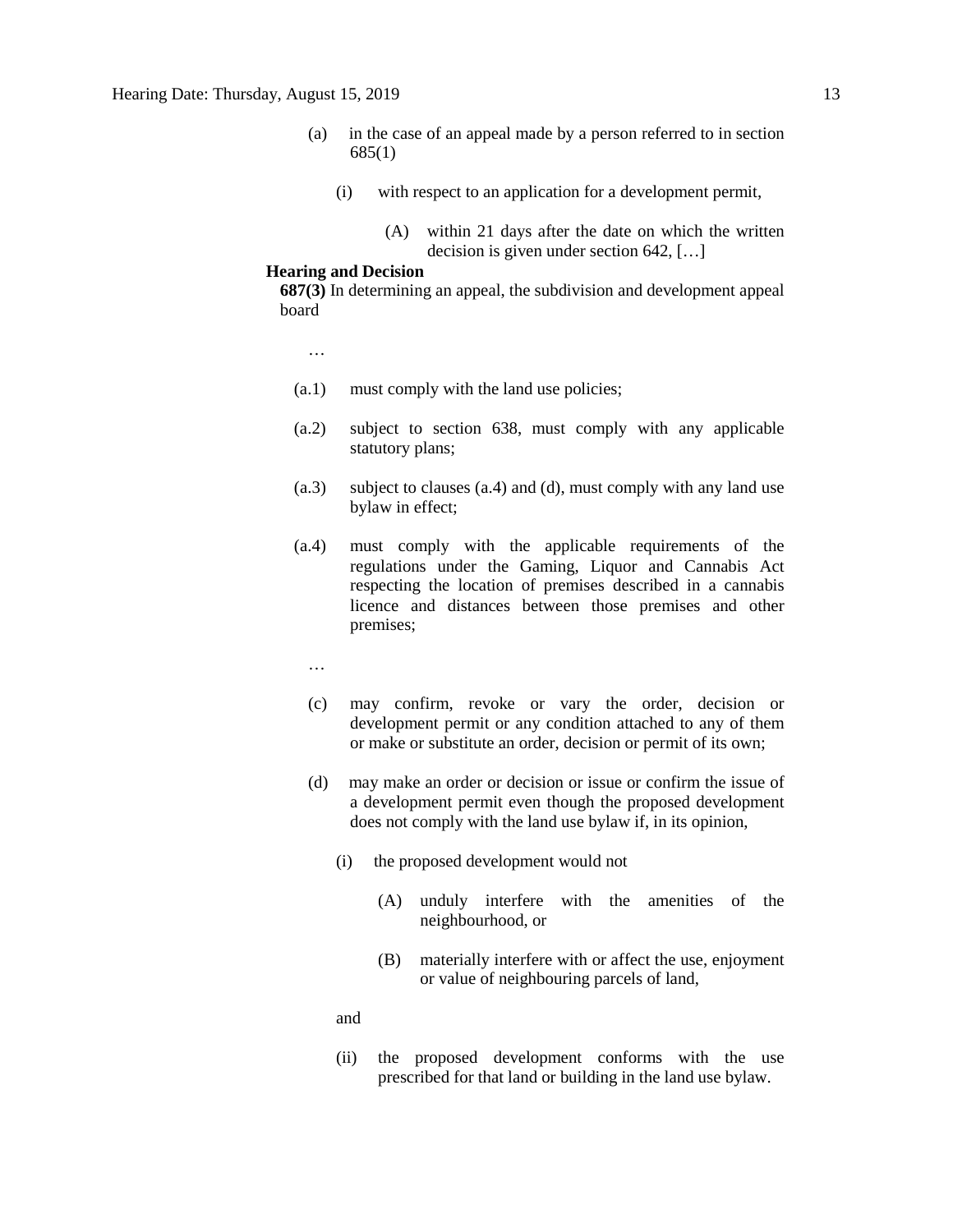#### **General Provisions from the** *Edmonton Zoning Bylaw:*

Under section 110.3(5), a **Religious Assembly** is a **Discretionary Use** in the **(RF1) Single Detached Residential Zone**.

Under section 6.1, **Accessory** means "when used to describe a Use or building, a Use or building naturally or normally incidental, subordinate, and devoted to the principal Use or building, and located on the same lot or Site.

Under section 6.1, **Fence** means "a structure constructed at ground level, used to prevent or restrict passage, provide visual screening, noise attenuation, Landscaping, or to mark a boundary."

Under section 6.1, **Height** means "a vertical distance between two points."

Under section 6.1, **Front Yard** means:

the portion of a Site abutting the Front Lot Line extending across the full width of the Site, situated between the Front Lot Line and the nearest wall of the principal building, not including projections.



Under section 6.1, **Side Yard** means:

that portion of a Site abutting a Side Lot Line extending from the Front Yard to the Rear Yard. The Side Yard is situated between the Side Lot Line and the nearest wall of principal building, not including projections.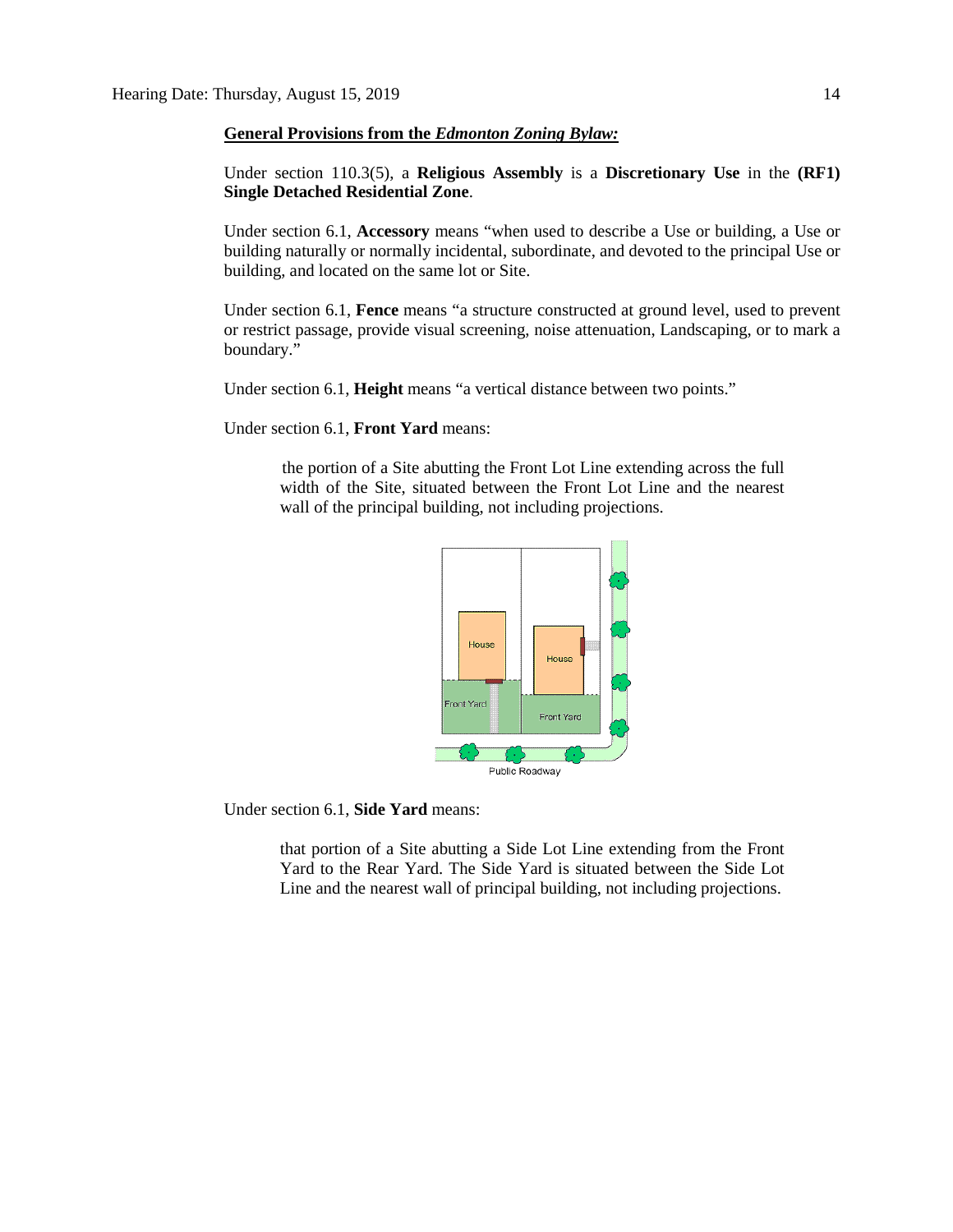

Section 110.1 states that the **General Purpose** of the **(RF1) Single Detached Residential Zone** is:

to provide for Single Detached Housing while allowing other forms of small scale housing in the form of Secondary Suites, Garden Suites, Semi-detached Housing and Duplex Housing.

# Section 814.1 states that the **General Purpose** of the **Mature Neighbourhood Overlay** is to:

to regulate residential development in Edmonton's mature residential neighbourhoods, while responding to the context of surrounding development, maintaining the pedestrian-oriented design of the streetscape, and to provide an opportunity for consultation by gathering input from affected parties on the impact of a proposed variance to the Overlay regulations.

*Fences, Walls, Gates, and Privacy Screening in Residential Zones*

Section 49.1 states the following with respect to *Fences, walls and gates*:

- a. The regulations contained within Section 49.1 of this Bylaw apply to:
	- i. the Height of the material used in the construction of a Fence, wall, or gate, such as but not limited to boards, panels, masonry, ornamental iron, and chain link, plus any additional elements used for screening, such as, but not limited to, lattice.
- b. Notwithstanding subsection 49(1)(a), the regulations for Fences, walls, and gates contained within this Section do not apply to the Height of the posts or other supporting material used to anchor the Fence, wall, or gate.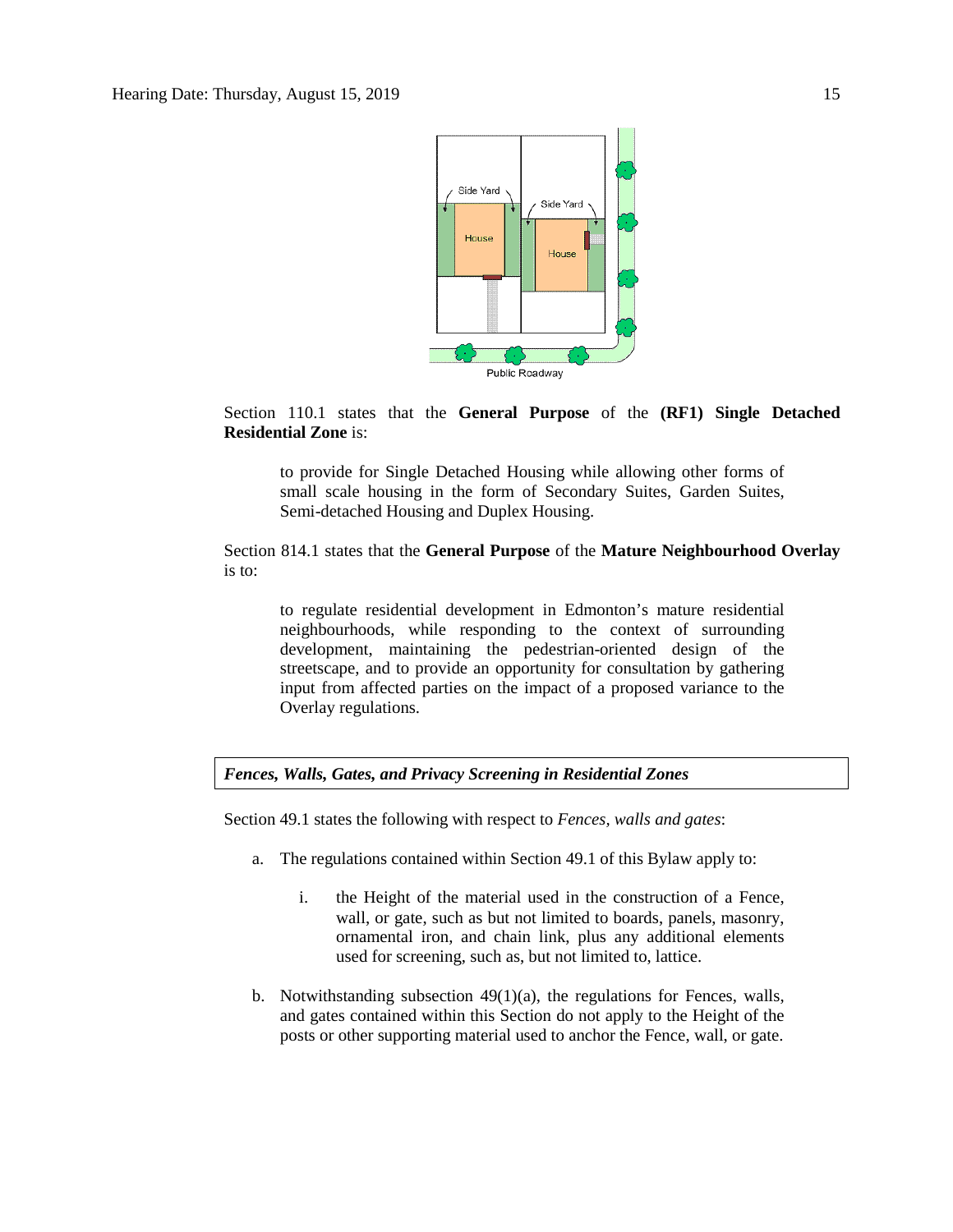- c. The Height of a Fence, wall, or gate shall be measured from the general ground level 0.5 m back from the property line of the Site on which the Fence, wall, or gate is to be constructed.
- d. On an Interior Site, the Height of a Fence, wall, or gate shall not exceed:
	- i. 1.2 m for the portion of the Fence, wall, or gate constructed in the Front Yard, and
	- ii. 1.85 m in all other Yards.
- e. **On a Corner Site, the Height of a Fence, wall, or gate shall not exceed:**
	- i. **1.2 m for the portion of the Fence, wall, or gate constructed in the Front Yard,**
	- ii. **1.2 m for the portion of the Fence, wall, or gate situated between the flanking Side Lot Line and the foremost side Façade of the principal structure, and extending from the Front Lot Line to the Rear Lot Line,** and
	- iii. 1.85 m in all other Yards.
- f. **In the case where the permitted Height of a Fence, wall, or gate is 1.2 m, the Development Officer may vary the Height of the Fence, wall, or gate to a maximum of 1.85 m, in order to provide additional screening from public roadways or incompatible adjacent Uses**,
- g. In the case where the permitted Height of a Fence, wall, or gate is 1.85 m, the Development Officer may vary the Height of the Fence, wall, or gate to a maximum of 2.44 m, in order to provide additional screening from public roadways or incompatible adjacent Uses,
- h. Notwithstanding subsection 49.1(f) and subsection 49.1(g) of this Bylaw, in the case of Double Fronting Sites, the Development Officer may grant a variance to allow a Fence, wall, or gate of up to 1.85 m in Height in one of the Front Yards, and allow a Fence, wall, or gate of up to 2.44 m in Height in the other Front Yard, having regard to the location of Fences, walls, and gates in the surrounding area and the requirement for screening.

#### **Development Officer's Determination**

**The subject site is zoned RF1 (Single Detached Residential) Zone.**

**1. Section 49.1(e)(i) - On a Corner Site, the Height of a Fence, wall, or gate shall not exceed 1.2 m for the portion of the Fence , wall, or gate constructed in the Front Yard.**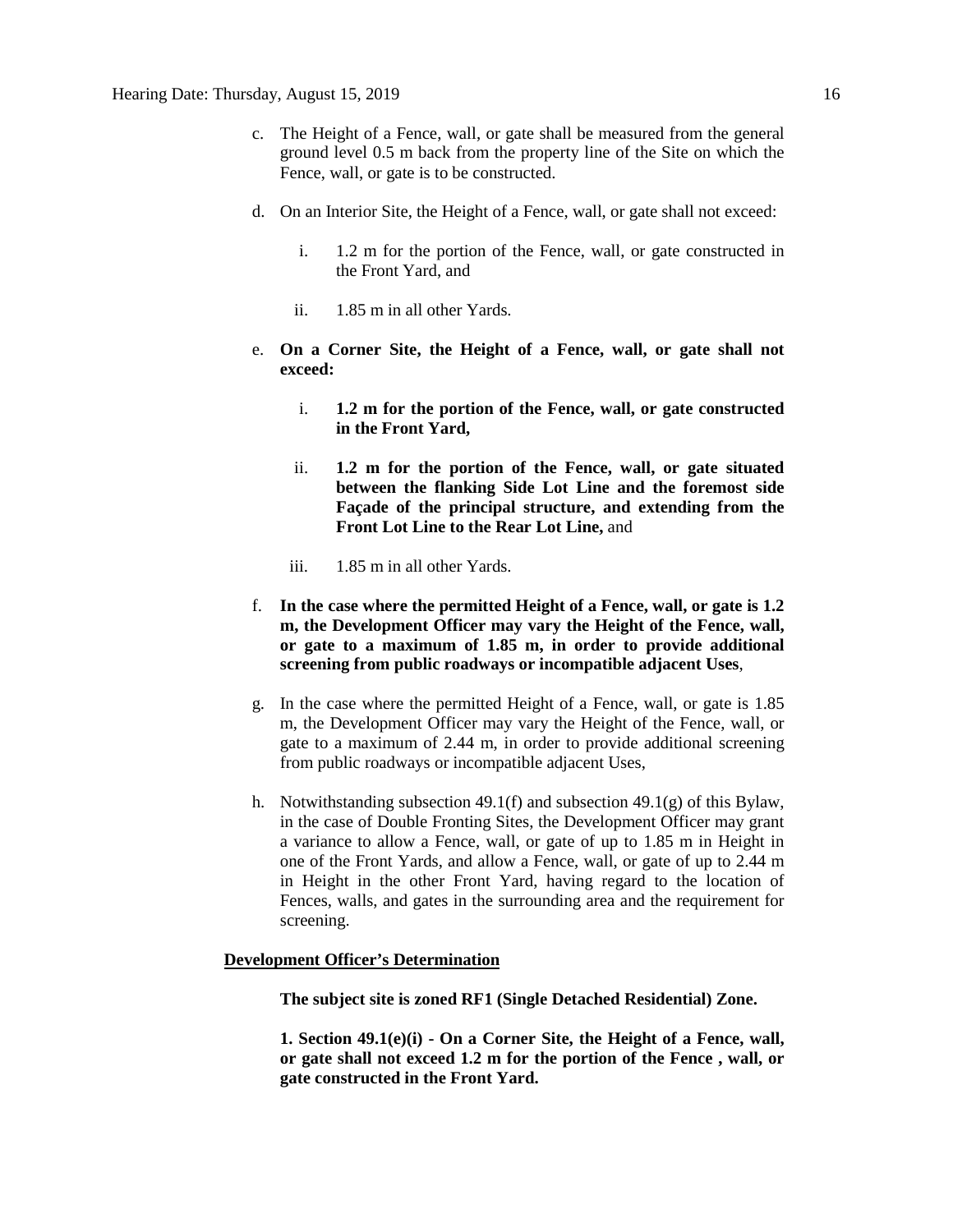**Proposed height: 1.96 m Exceeds by: 0.76 m**

**2. Section 49.1(e)(ii) - On a Corner Site, the Height of a Fence, wall, or gate shall not exceed 1.2 m for the portion of the Fence, wall, or gate situated between the flanking Side Lot Line and the foremost side Façade of the principal structure, and extending from the Front Lot Line to the Rear Lot Line.**

**Proposed height: 1.78 m - 2.03 m Exceeds by: 0.83 m**

**3. Section 49.1(f) - In the case where the permitted Height of a Fence, wall, or gate is 1.2 m, the Development Officer may vary the Height of the Fence, wall, or gate to a maximum of 1.85 m, in order to provide additional screening from public roadways or incompatible adjacent Uses.**

**The Development Officer cannot exercise discretion above 1.85 m. The fence height is 1.78 m - 2.03 m. In addition, except as otherwise provided in this Bylaw, there shall be no variance from maximum Height regulations (Ref. Section 11.4.1(b))**

**NOTES:**

**a. All above references to section numbers refer to the authority under the Edmonton Zoning Bylaw 12800 as amended.** [unedited]

Notice to Applicant/Appellant

Provincial legislation requires that the Subdivision and Development Appeal Board issue its official decision in writing within fifteen days of the conclusion of the hearing.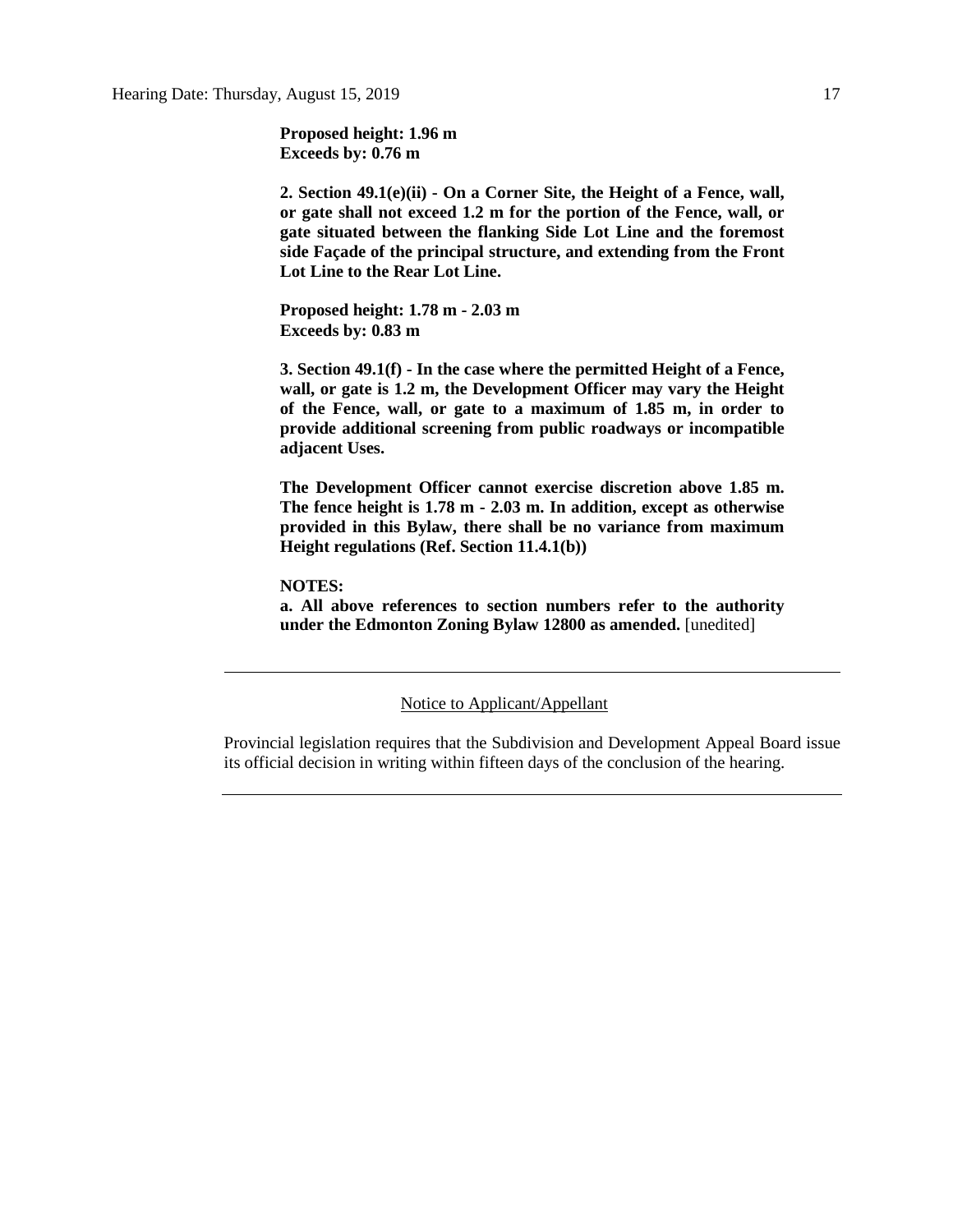| <b><i><u><u><b>M</b>onton</u></u></i></b>                                                                     |                                                                | Project Number: 264872041-002<br><b>Application Date:</b><br>MAY 09, 2019 |  |  |
|---------------------------------------------------------------------------------------------------------------|----------------------------------------------------------------|---------------------------------------------------------------------------|--|--|
|                                                                                                               | Printed:<br><b>Application for</b><br>Page:                    | June 21, 2019 at 3:51 PM<br>$1$ of $2$                                    |  |  |
|                                                                                                               | <b>Major Development Permit</b>                                |                                                                           |  |  |
| This document is a Development Permit Decision for the development application described below.               |                                                                |                                                                           |  |  |
| <b>Applicant</b>                                                                                              | Property Address(es) and Legal Description(s)                  |                                                                           |  |  |
|                                                                                                               | 16310 - 106 AVENUE NW                                          |                                                                           |  |  |
|                                                                                                               | Plan 4746KS Blk 1 Lot 26                                       |                                                                           |  |  |
|                                                                                                               | 10610 - 163 STREET NW                                          |                                                                           |  |  |
|                                                                                                               | Plan 4746KS Blk 1 Lot 27<br>16310 - 106 AVENUE NW              |                                                                           |  |  |
|                                                                                                               | Plan 4746KS Blk 1 Lot 25                                       |                                                                           |  |  |
|                                                                                                               | 10614 - 163 STREET NW                                          |                                                                           |  |  |
|                                                                                                               | Plan 4746KS Blk 1 Lot 28                                       |                                                                           |  |  |
|                                                                                                               | <b>Specific Address(es)</b>                                    |                                                                           |  |  |
|                                                                                                               | Building: 16310 - 106 AVENUE NW                                |                                                                           |  |  |
| <b>Scope of Application</b>                                                                                   |                                                                |                                                                           |  |  |
| To construct an over-height Fence for a Religious Assembly, existing without Permits (maximum height 2.03 m). |                                                                |                                                                           |  |  |
| <b>Permit Details</b>                                                                                         |                                                                |                                                                           |  |  |
| Class of Permit:                                                                                              | <b>Contact Person:</b>                                         |                                                                           |  |  |
| Gross Floor Area (sq.m.):                                                                                     | Lot Grading Needed?: N                                         |                                                                           |  |  |
| New Sewer Service Required: N                                                                                 | NumberOfMainFloorDwellings:                                    |                                                                           |  |  |
| Site Area (sq. m.):                                                                                           | Stat. Plan Overlay/Annex Area: Mature Neighbourhood<br>Overlay |                                                                           |  |  |
| I/We certify that the above noted details are correct.                                                        |                                                                |                                                                           |  |  |
| Applicant signature:                                                                                          |                                                                |                                                                           |  |  |
| <b>Development Application Decision</b><br>Refused                                                            |                                                                |                                                                           |  |  |
| Issue Date: May 31, 2019 Development Authority: XU, HAILEE                                                    |                                                                |                                                                           |  |  |
|                                                                                                               |                                                                |                                                                           |  |  |
|                                                                                                               |                                                                |                                                                           |  |  |
|                                                                                                               |                                                                |                                                                           |  |  |
|                                                                                                               |                                                                |                                                                           |  |  |
|                                                                                                               |                                                                |                                                                           |  |  |
|                                                                                                               |                                                                |                                                                           |  |  |
|                                                                                                               |                                                                |                                                                           |  |  |
|                                                                                                               |                                                                |                                                                           |  |  |
|                                                                                                               |                                                                |                                                                           |  |  |
|                                                                                                               |                                                                |                                                                           |  |  |
|                                                                                                               |                                                                |                                                                           |  |  |
|                                                                                                               |                                                                |                                                                           |  |  |
|                                                                                                               |                                                                |                                                                           |  |  |
|                                                                                                               |                                                                |                                                                           |  |  |
|                                                                                                               | THIS IS NOT A PERMIT                                           |                                                                           |  |  |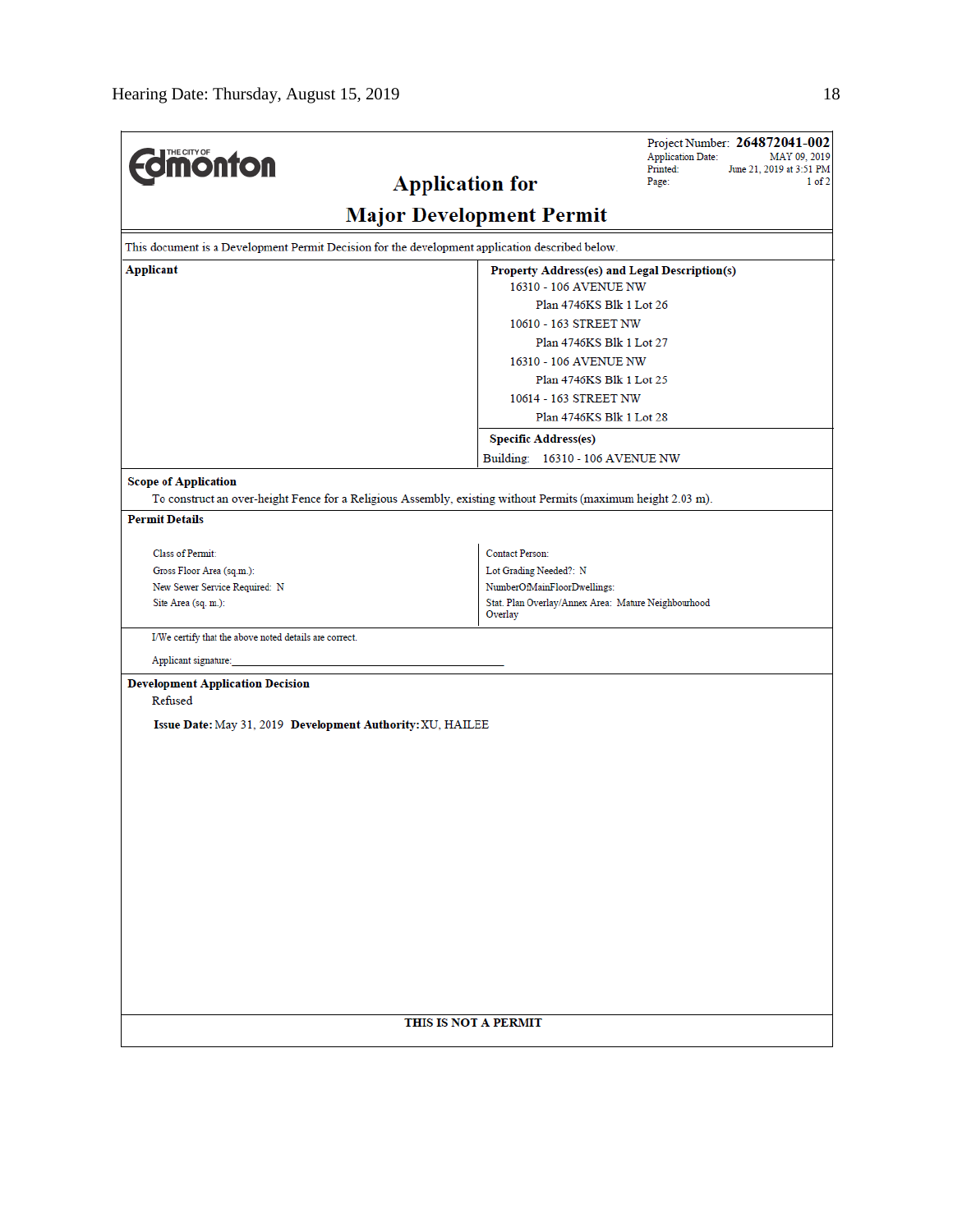| <b><i><u><u><b>MONTON</b></u></u></i></b>                                                      |                    | <b>Application for</b>          |          | Project Number: 264872041-002<br><b>Application Date:</b><br>MAY 09, 2019<br>Printed:<br>June 21, 2019 at 3:51 PM<br>$2$ of $2$<br>Page:                                                                                                                                   |
|------------------------------------------------------------------------------------------------|--------------------|---------------------------------|----------|----------------------------------------------------------------------------------------------------------------------------------------------------------------------------------------------------------------------------------------------------------------------------|
|                                                                                                |                    | <b>Major Development Permit</b> |          |                                                                                                                                                                                                                                                                            |
| <b>Reason for Refusal</b><br>The subject site is zoned RF1 (Single Detached Residential) Zone. |                    |                                 |          |                                                                                                                                                                                                                                                                            |
| wall, or gate constructed in the Front Yard.                                                   |                    |                                 |          | 1. Section 49.1(e)(i) - On a Corner Site, the Height of a Fence, wall, or gate shall not exceed 1.2 m for the portion of the Fence,                                                                                                                                        |
| Proposed height: 1.96 m<br>Exceeds by: 0.76 m                                                  |                    |                                 |          |                                                                                                                                                                                                                                                                            |
| from the Front Lot Line to the Rear Lot Line.                                                  |                    |                                 |          | 2. Section $49.1(e)(ii)$ - On a Corner Site, the Height of a Fence, wall, or gate shall not exceed 1.2 m for the portion of the Fence,<br>wall, or gate situated between the flanking Side Lot Line and the foremost side Façade of the principal structure, and extending |
| Proposed height: $1.78$ m - $2.03$ m<br>Exceeds by: 0.83 m                                     |                    |                                 |          |                                                                                                                                                                                                                                                                            |
| incompatible adjacent Uses.                                                                    |                    |                                 |          | 3. Section 49.1(f) - In the case where the permitted Height of a Fence, wall, or gate is 1.2 m, the Development Officer may vary the<br>Height of the Fence, wall, or gate to a maximum of 1.85 m, in order to provide additional screening from public roadways or        |
|                                                                                                |                    |                                 |          | The Development Officer cannot exercise discretion above 1.85 m. The fence height is 1.78 m - 2.03 m. In addition, except as<br>otherwise provided in this Bylaw, there shall be no variance from maximum Height regulations (Ref. Section 11.4.1(b))                      |
| <b>NOTES:</b><br><b>Rights of Appeal</b>                                                       |                    |                                 |          | a. All above references to section numbers refer to the authority under the Edmonton Zoning Bylaw 12800 as amended.                                                                                                                                                        |
| through 689 of the Municipal Government Act.                                                   |                    |                                 |          | The Applicant has the right of appeal within 21 days after the date on which the decision is made, as outlined in Section 683                                                                                                                                              |
| Fees                                                                                           |                    |                                 |          |                                                                                                                                                                                                                                                                            |
|                                                                                                | <b>Fee Amount</b>  | <b>Amount Paid</b>              | Receipt# | <b>Date Paid</b>                                                                                                                                                                                                                                                           |
| Major Dev. Application Fee<br>Total GST Amount:                                                | \$368.00<br>\$0.00 | \$368.00                        | 05836554 | May 09, 2019                                                                                                                                                                                                                                                               |
| <b>Totals for Permit:</b>                                                                      | \$368.00           | \$368.00                        |          |                                                                                                                                                                                                                                                                            |
|                                                                                                |                    |                                 |          |                                                                                                                                                                                                                                                                            |
|                                                                                                |                    | THIS IS NOT A PERMIT            |          |                                                                                                                                                                                                                                                                            |
|                                                                                                |                    |                                 |          |                                                                                                                                                                                                                                                                            |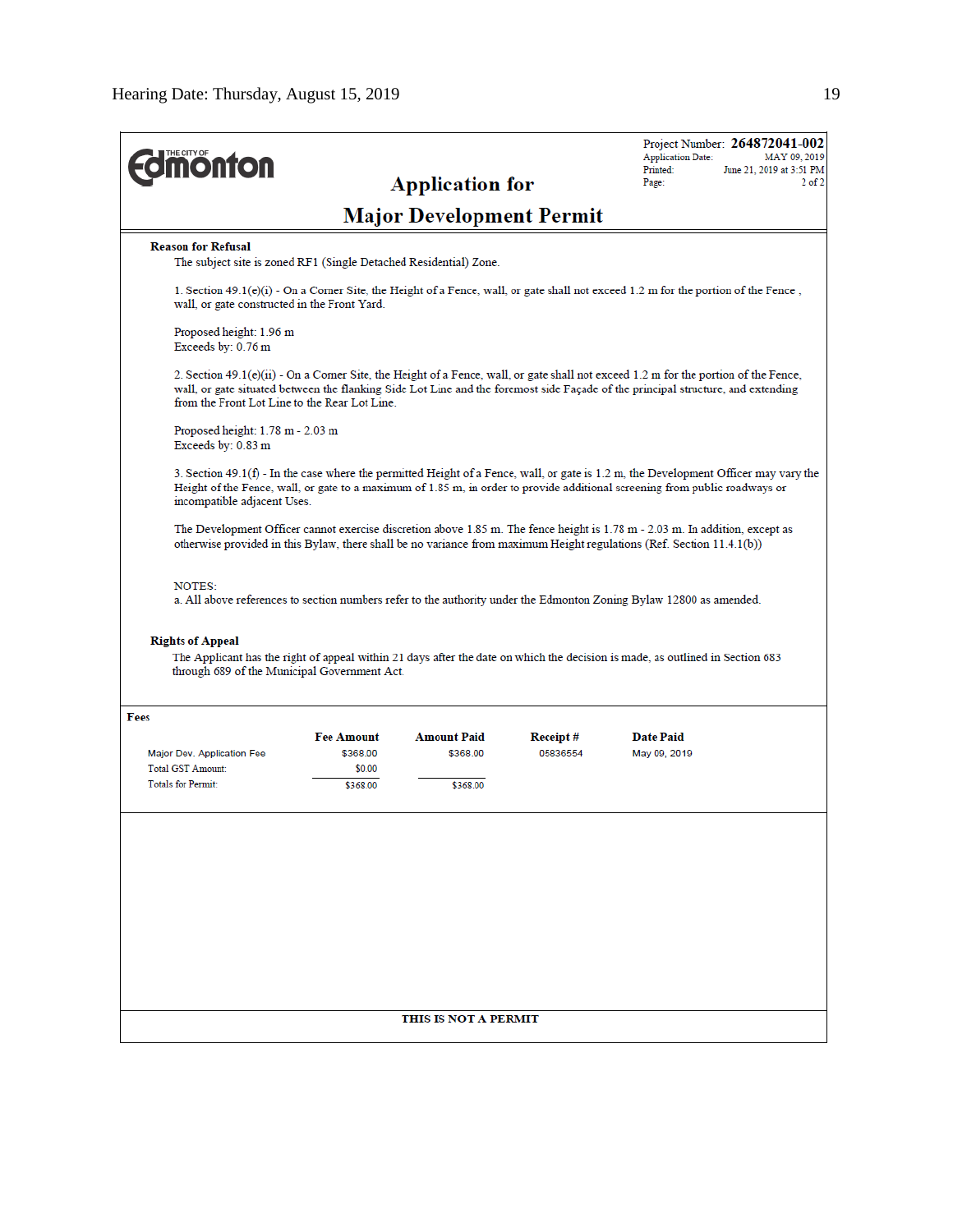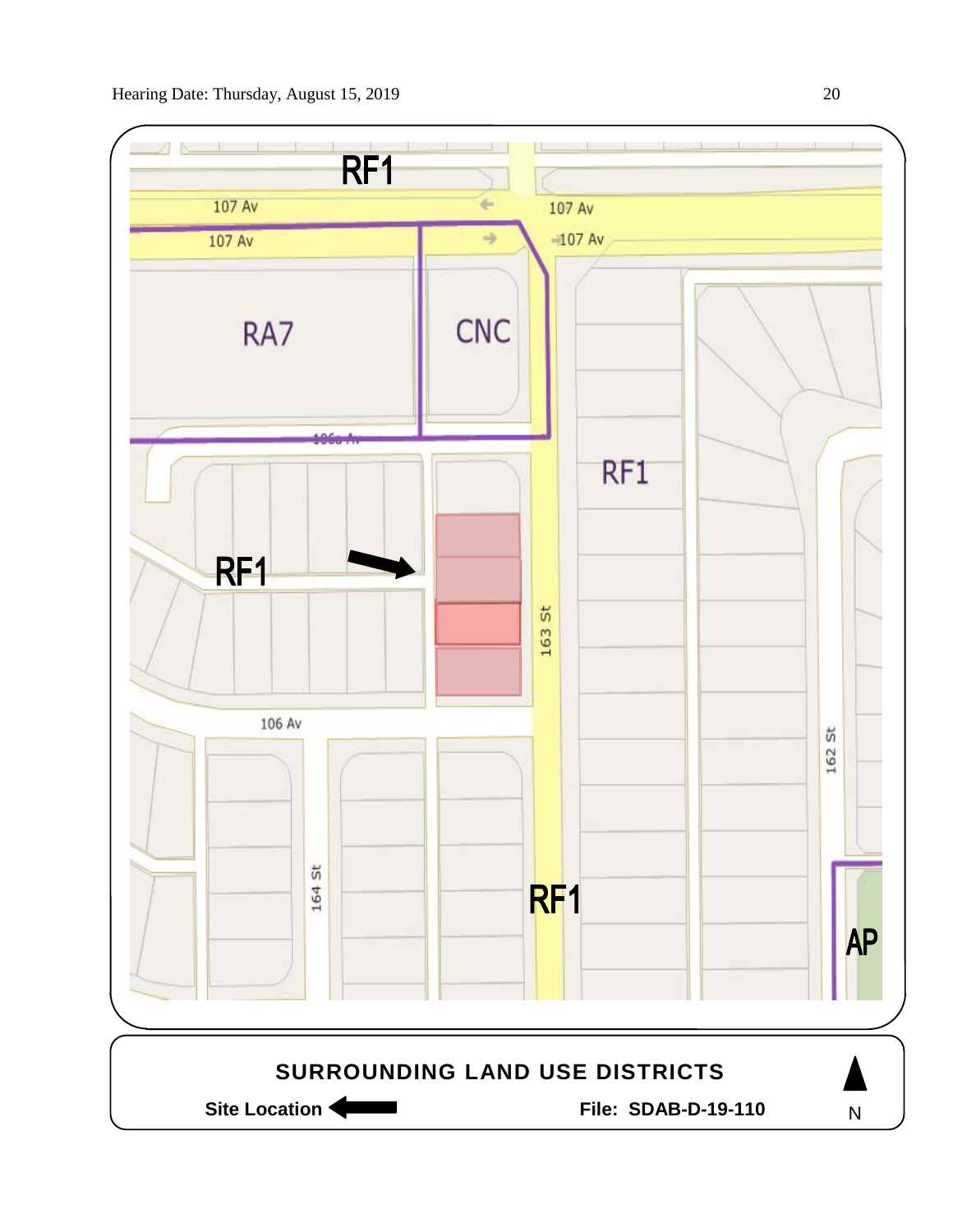### **ITEM III: 1:30 P.M. FILE: SDAB-D-19-502**

# AN APPEAL FROM AN ORDER ISSUED BY THE DEVELOPMENT COMPLIANCE **OFFICER**

APPELLANT: .

APPLICATION NO.: 279658672-022

ORDER TO: Develop the site in accordance with approved File No. SDAB-D-18-094

OR

Submit a new Development Permit application to re-configure the roof pitch and comply with Edmonton Zoning Bylaw 12800

### OR

Demolish the building

DECISION OF THE DEVELOPMENT AUTHORITY: Order Issued

DECISION DATE: July 11 2019

DATE OF APPEAL: July 17, 2019

MUNICIPAL DESCRIPTION OF SUBJECT PROPERTY: 10973 - 132 Street NW

LEGAL DESCRIPTION: Plan RN60 Blk 21 Lot 17

ZONE: (RF1) Single Detached Residential Zone

OVERLAY: Mature Neighbourhood Overlay

STATUTORY PLAN: West Ingle Area Redevelopment Plan

# *Grounds for Appeal*

The Appellant provided the following reasons for appealing the decision of the Development Authority: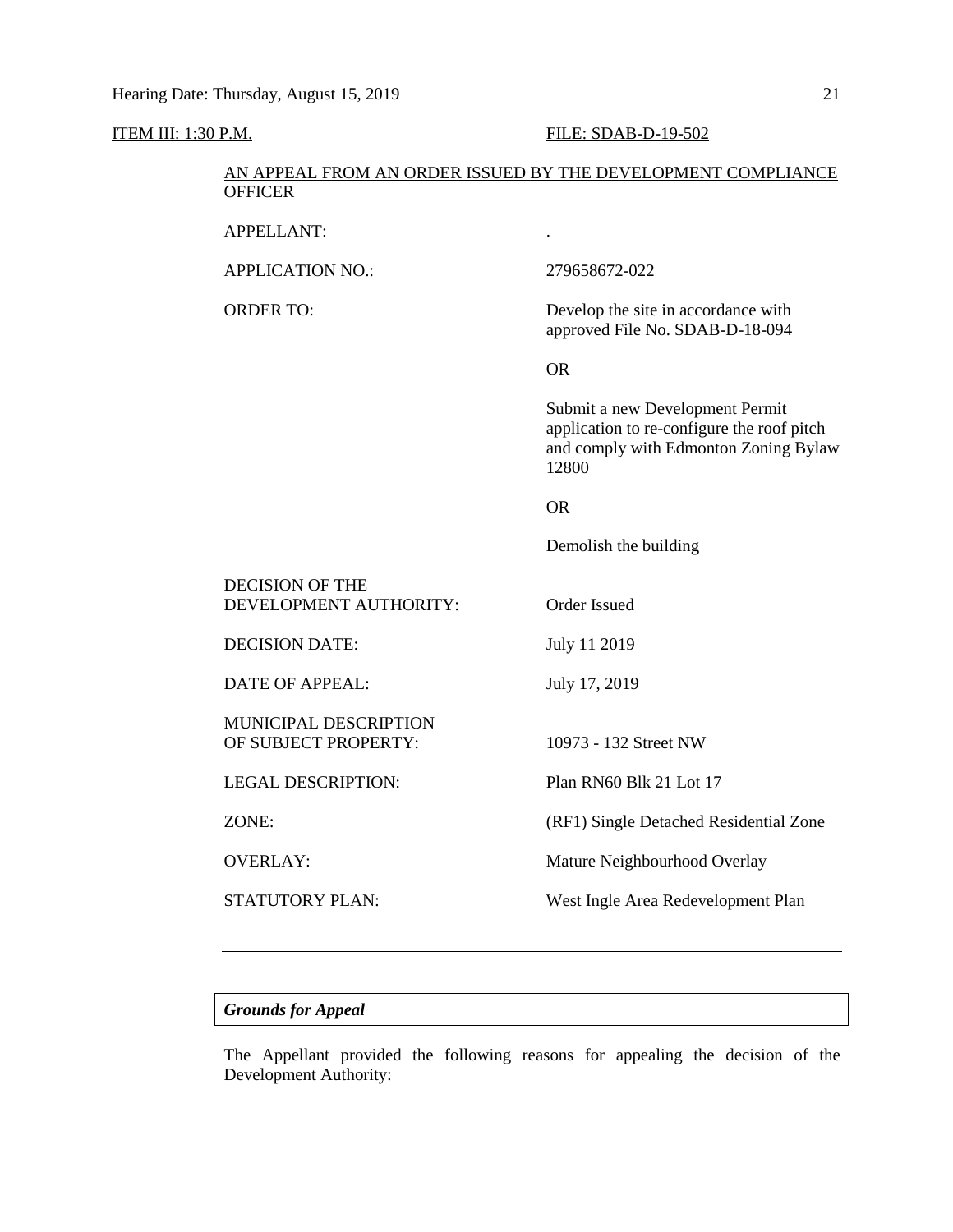I would like to request to appeal a stop order that has been placed at a semi-detached house located at 10973 132 St.

I would also like to request for an extension on the order as well. As of right now the deadline is August 1st, 2019. Reason for my request is so that I can further determine what the best route would to be determine if height of house actually exceeds by 0.01 meters.

Please confirm that I am using the right permit number because on the stop order letter because on the letter it shows 279658672-002.

Thank you,

David Ngu and Christine Park

#### *General Matters*

#### **Appeal Information:**

The *Municipal Government Act*, RSA 2000, c M-26 states the following:

### **Stop order**

**645(1)** Despite [section 545,](https://www.canlii.org/en/ab/laws/stat/rsa-2000-c-m-26/latest/rsa-2000-c-m-26.html%23sec545_smooth) if a development authority finds that a development, land use or use of a building is not in accordance with

- (a) this Part or a land use bylaw or regulations under this Part, or
- (b) a development permit or subdivision approval,

the development authority may act under subsection (2).

**(2)** If subsection (1) applies, the development authority may, by written notice, order the owner, the person in possession of the land or building or the person responsible for the contravention, or any or all of them, to

- (a) stop the development or use of the land or building in whole or in part as directed by the notice,
- (b) demolish, remove or replace the development, or
- (c) carry out any other actions required by the notice so that the development or use of the land or building complies with this Part, the land use bylaw or regulations under this Part, a development permit or a subdivision approval,

within the time set out in the notice.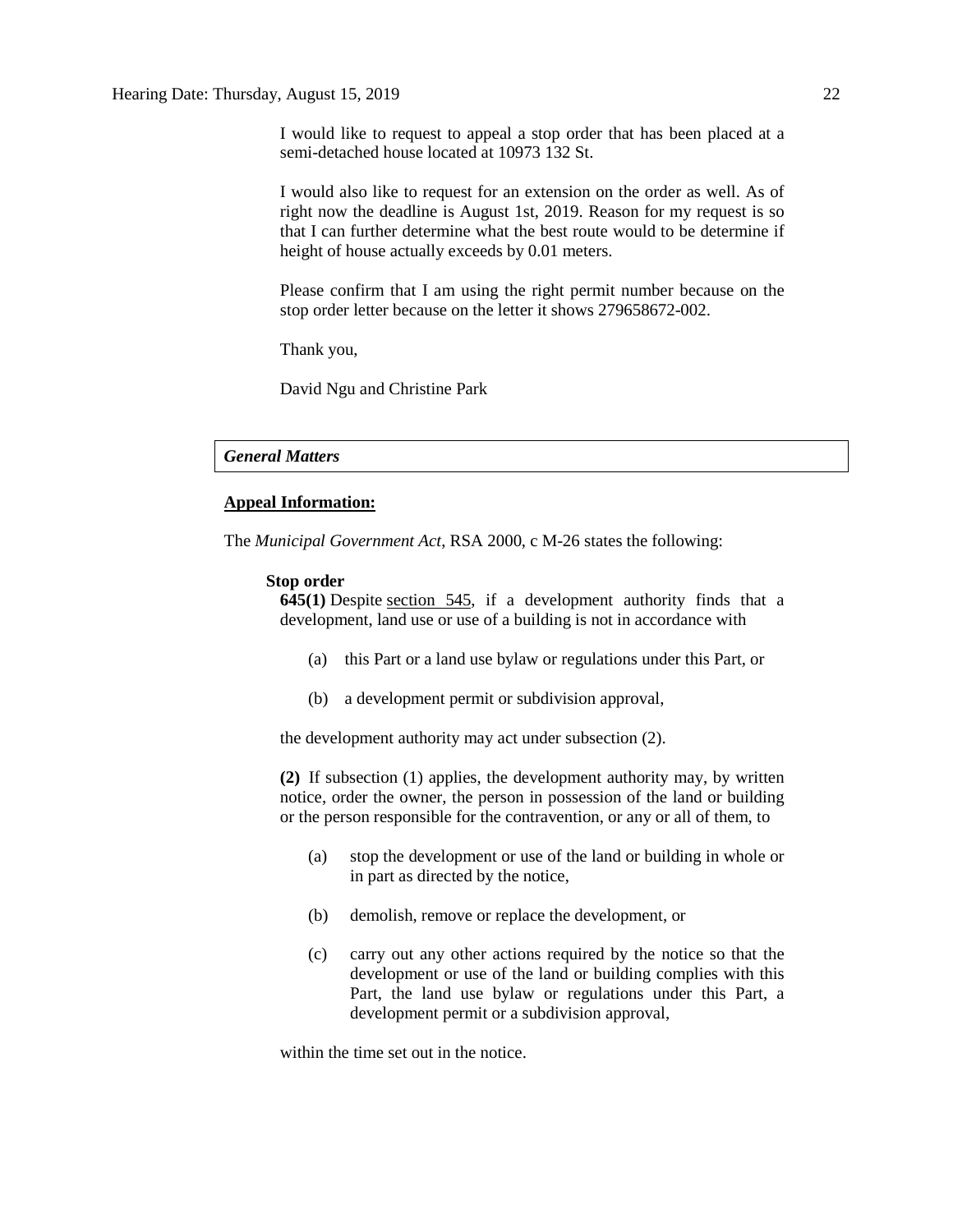**(2.1)** A notice referred to in subsection (2) must specify the date on which the order was made, must contain any other information required by the regulations and must be given or sent to the person or persons referred to in subsection (2) on the same day the decision is made.

**(3)** A person who receives a notice referred to in subsection (2) may appeal to the subdivision and development appeal board in accordance with [section 685.](https://www.canlii.org/en/ab/laws/stat/rsa-2000-c-m-26/latest/rsa-2000-c-m-26.html%23sec685_smooth)

# **Permit**

**683** Except as otherwise provided in a land use bylaw, a person may not commence any development unless the person has been issued a development permit in respect of it pursuant to the land use bylaw.

### **Grounds for Appeal**

**685(1)** If a development authority

- (a) fails or refuses to issue a development permit to a person,
- (b) issues a development permit subject to conditions, or
- (c) issues an order under section 645,

the person applying for the permit or affected by the order under section 645 may appeal to the subdivision and development appeal board.

**(2)** In addition to an applicant under subsection (1), any person affected by an order, decision or development permit made or issued by a development authority may appeal to the subdivision and development appeal board.

# **Appeals**

**686(1)** A development appeal to a subdivision and development appeal board is commenced by filing a notice of the appeal, containing reasons, with the board,

- (a) in the case of an appeal made by a person referred to in section 685(1)
	- (i) with respect to an application for a development permit,
		- (A) within 21 days after the date on which the written decision is given under section 642, or
		- (B) if no decision is made with respect to the application within the 40-day period, or within any extension of that period under section 684, within 21 days after the date the period or extension expires,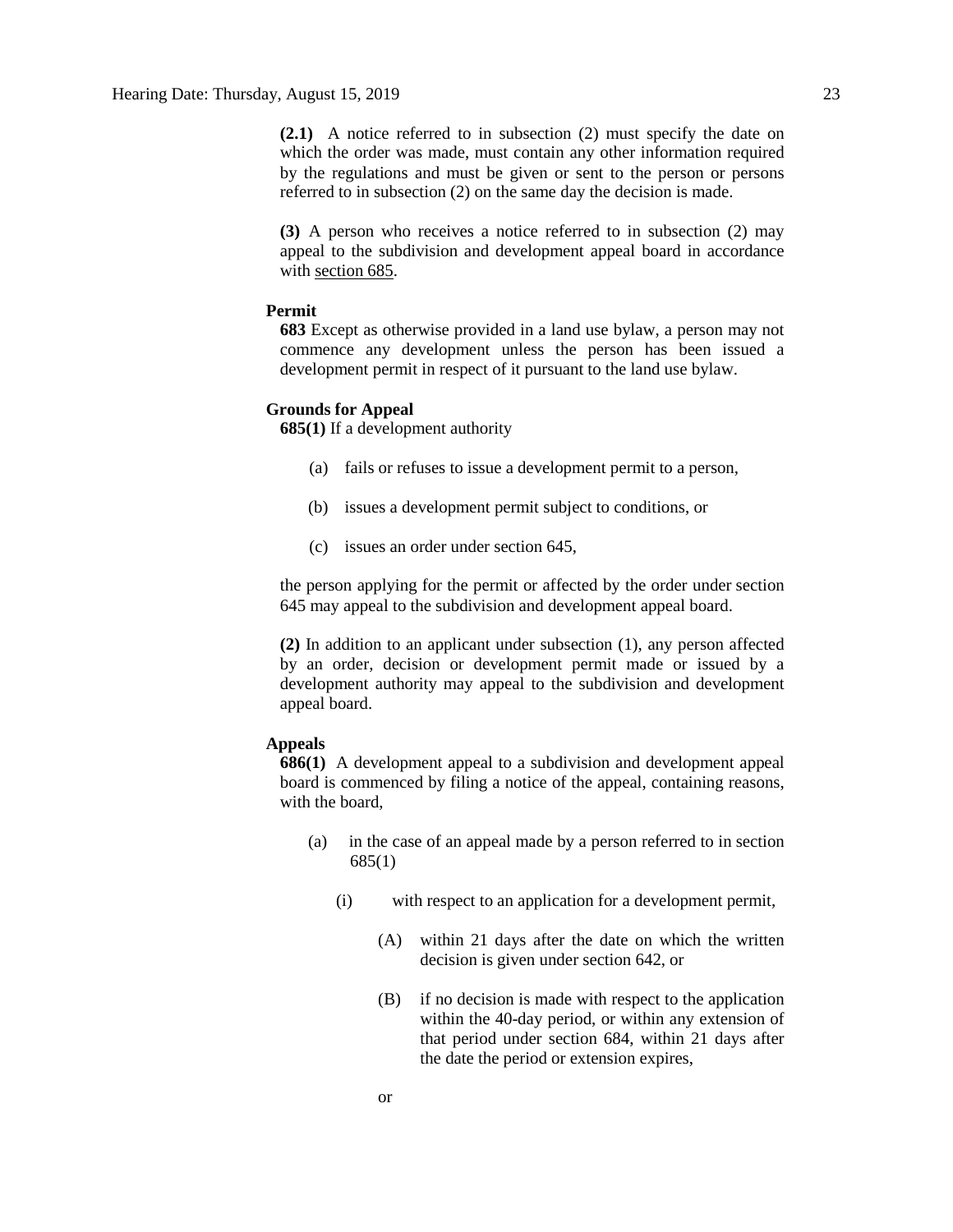- (ii) with respect to an order under section 645, within 21 days after the date on which the order is made, or
- (b) in the case of an appeal made by a person referred to in section 685(2), within 21 days after the date on which the notice of the issuance of the permit was given in accordance with the land use bylaw.

# **Hearing and Decision**

**687(3)** In determining an appeal, the subdivision and development appeal board

…

- (a.1) must comply with the land use policies;
- (a.2) subject to section 638, must comply with any applicable statutory plans;
- (a.3) subject to clauses (a.4) and (d), must comply with any land use bylaw in effect;
- (a.4) must comply with the applicable requirements of the regulations under the Gaming, Liquor and Cannabis Act respecting the location of premises described in a cannabis licence and distances between those premises and other premises;
	- …

and

- (c) may confirm, revoke or vary the order, decision or development permit or any condition attached to any of them or make or substitute an order, decision or permit of its own;
- (d) may make an order or decision or issue or confirm the issue of a development permit even though the proposed development does not comply with the land use bylaw if, in its opinion,
	- (i) the proposed development would not
		- (A) unduly interfere with the amenities of the neighbourhood, or
		- (B) materially interfere with or affect the use, enjoyment or value of neighbouring parcels of land,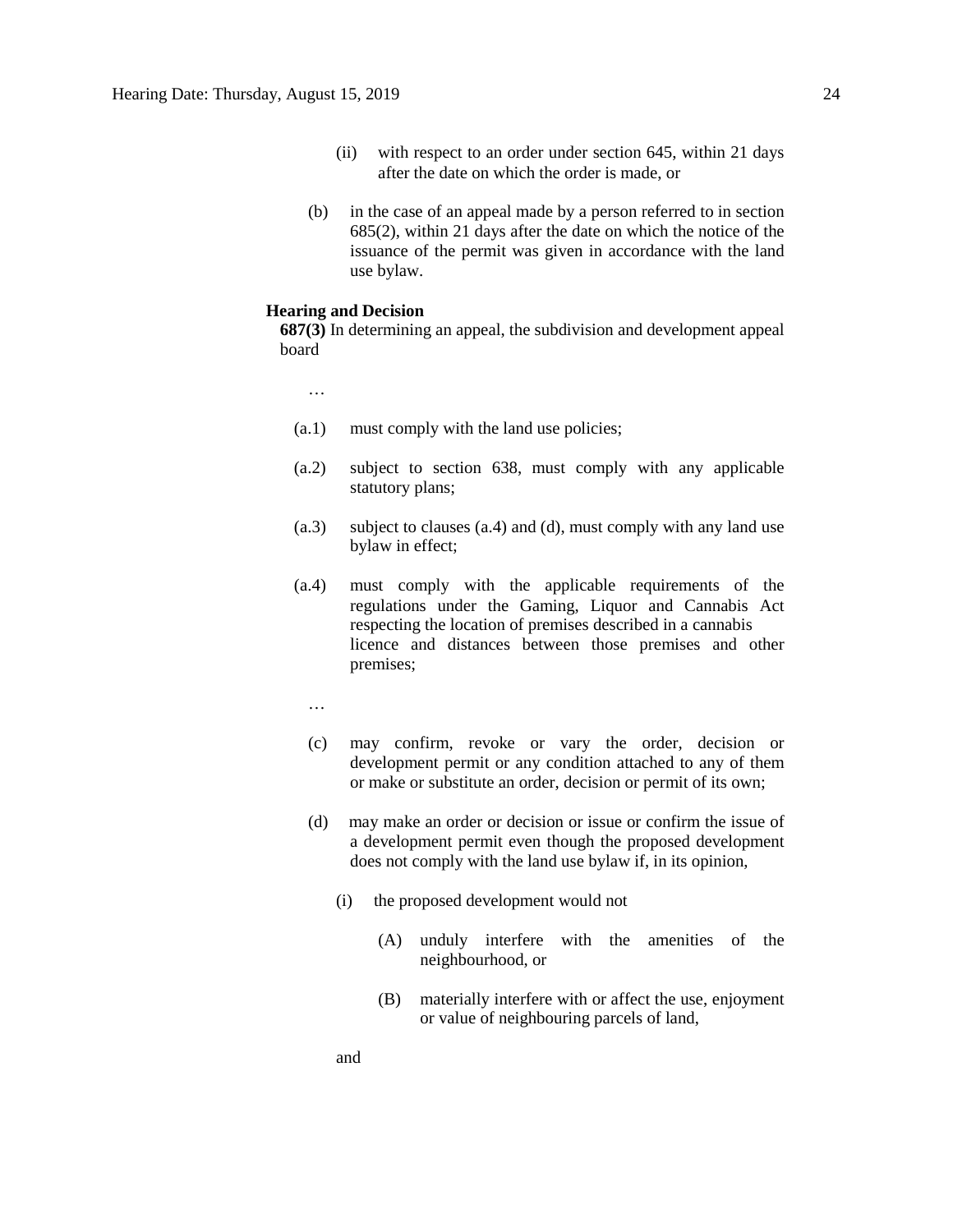(ii) the proposed development conforms with the use prescribed for that land or building in the land use bylaw.

#### **General Provisions from the** *Edmonton Zoning Bylaw***:**

Under section 110.2(6), **Semi-detached Housing** is a **Permitted Use** in the **(RF1) Single Detached Residential Zone.** 

Under section 7.2(7), **Semi-detached Housing** means:

development consisting of a building containing two principal Dwellings joined in whole or in part at the side or rear with neither of those Dwellings being placed over another in whole or in part. Each principal Dwelling has separate, individual, and direct access to ground level. This type of development is designed and constructed as two Dwellings at the time of initial construction of the building. This Use does not include Duplexes.

Section 110.1 states that the **General Purpose** of **(RF1) Single Detached Residential Zone** is:

to provide for Single Detached Housing while allowing other forms of small scale housing in the form of Secondary Suites, Garden Suites, Semi-detached Housing and Duplex Housing.

Section 814.1 states that the **General Purpose** of the **Mature Neighbourhood Overlay** is:

to regulate residential development in Edmonton's mature residential neighbourhoods, while responding to the context of surrounding development, maintaining the pedestrian-oriented design of the streetscape, and to provide an opportunity for consultation by gathering input from affected parties on the impact of a proposed variance to the Overlay regulations.

# *Requirement for a Development Permit*

Section 5.1 states:

- 1. No person shall commence, or cause or allow to be commenced, a development without a Development Permit issued in accordance with [Section 12](https://webdocs.edmonton.ca/InfraPlan/zoningbylaw/ZoningBylaw/Part1/Administrative/12__Development_Classes.htm) of this Bylaw.
- 2. No person shall carry on, or cause or allow to be carried on a development without a Development Permit issued in accordance with [Section 12](https://webdocs.edmonton.ca/InfraPlan/zoningbylaw/ZoningBylaw/Part1/Administrative/12__Development_Classes.htm) of this Bylaw.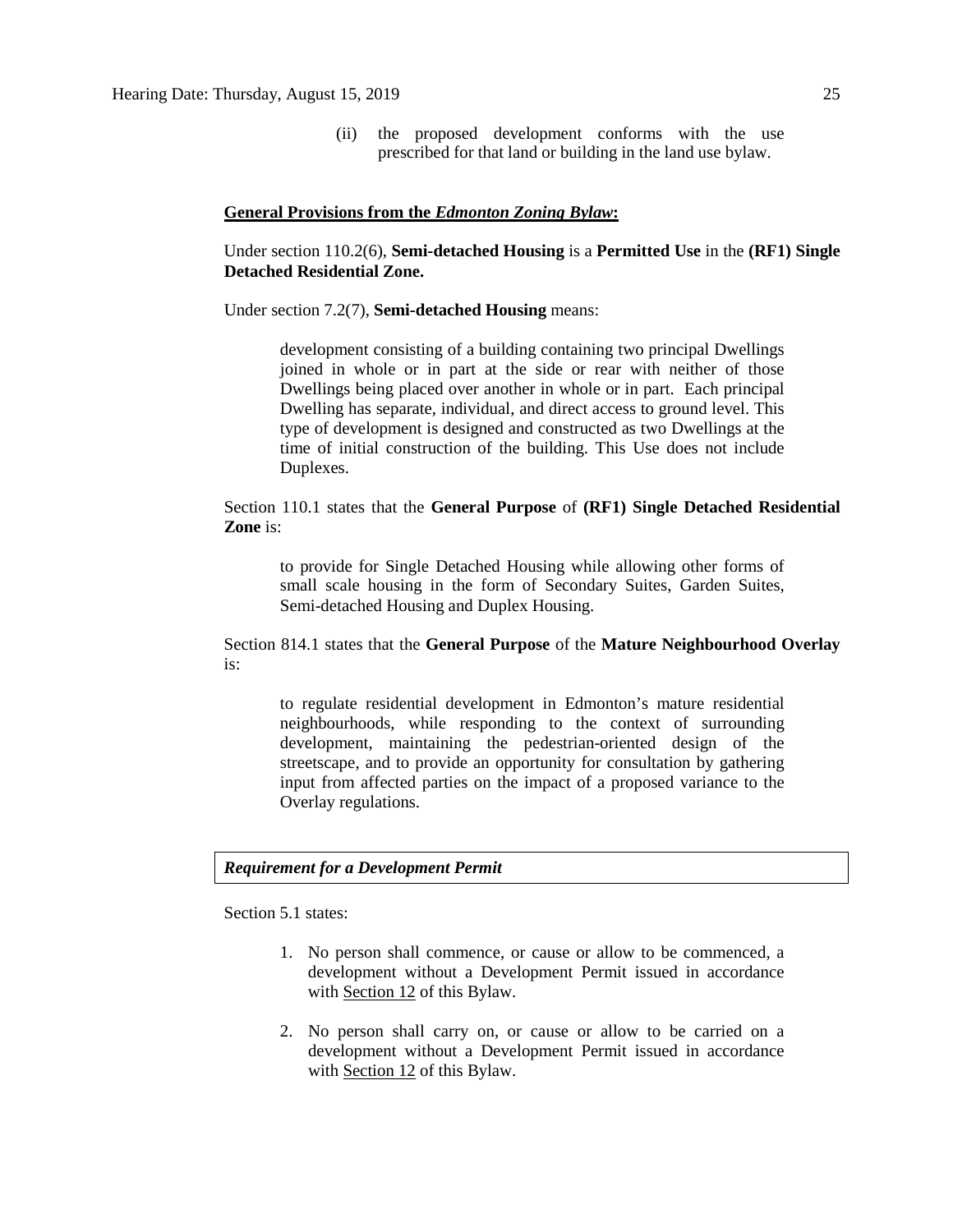| <b>Application Number</b> | <b>Description</b>         | <b>Decision</b>                 |
|---------------------------|----------------------------|---------------------------------|
| SDAB-D-19-104             | To construct exterior      | July 4, $2019$ ;<br>Appeal      |
|                           | alterations to a Semi-     | withdrawn.                      |
|                           | Detached House (increased) |                                 |
|                           | in building height)        |                                 |
| SDAB-D-18-094             | To construct a Semi-       | July 17, 2018; The appeal is    |
|                           | Detached House with        | <b>ALLOWED</b> and the decision |
|                           | Unenclosed Front Porch,    | of the Development Authority    |
|                           | fireplace, rear uncovered  | is <b>REVOKED</b> .<br>The      |
|                           | deck, Basement             | development is GRANTED          |
|                           | development (NOT to be     | applied for to<br>as<br>the     |
|                           | used as an additional      | Development Authority,          |
|                           | Dwelling), and to demolish | subject to <b>CONDITIONS</b> .  |
|                           | the existing<br>Single     |                                 |
|                           | Detached House and         |                                 |
|                           | Accessory building (rear   |                                 |
|                           | detached Garage).          |                                 |

# *Previous Subdivision and Development Appeal Board Decisions*

# Notice to Applicant/Appellant

Provincial legislation requires that the Subdivision and Development Appeal Board issue its official decision in writing within fifteen days of the conclusion of the hearing.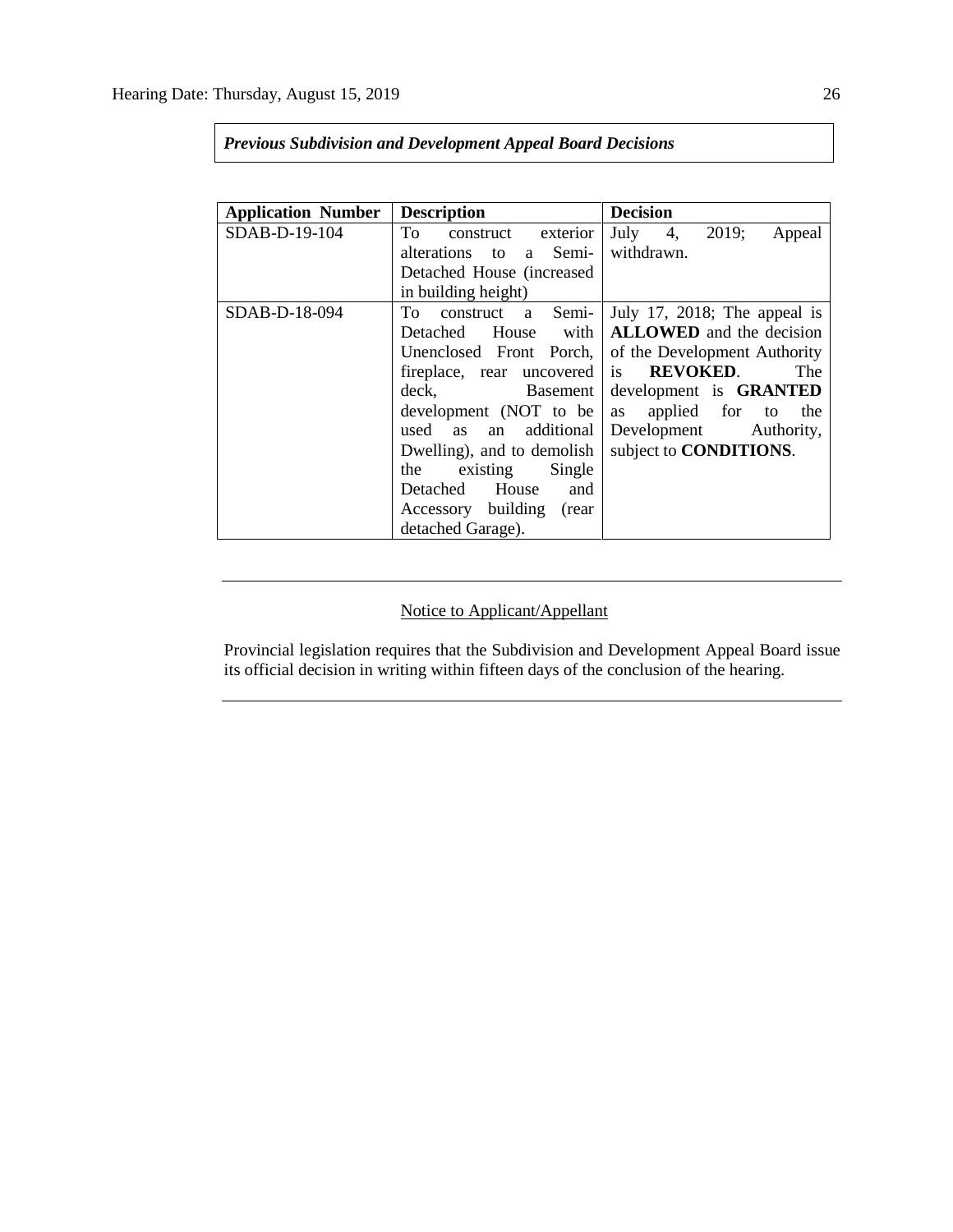#### Hearing Date: Thursday, August 15, 2019 27

City of Edmonton Development and Zoning Services Development Permit Inspections

10111 - 104 Ave NW Edmonton, AB T5J 034



July 11, 2019

Development Permit Inspection File: 279658672-002

#### MUNICIPAL GOVERNMENT ACT ORDER

Dear Sir/Madam:

An Alberta Land Titles search identifies you as the registered owner(s) of the property located at 10973 132 Street NW in Edmonton, Alberta, legally described as Plan RN60 Block 21 Lot 17.

This Property was inspected by Development Compliance Officer Jordan McArthur, on January 15, 2019. City of Edmonton Development Compliance Officers have the authority to conduct site inspections and exercise development powers under Section 542 and 624 of the Municipal Government Act.

#### **ZONING BYLAW INFRACTION:**

This property is zoned RF1 (Single Detached Residential Zone) in accordance with Section 110 of Edmonton Zoning Bylaw 12800. Our investigation revealed the Site has not been developed in accordance with File Number: SDAB-D-18-094 (To construct a Semi-Detached House with Unenclosed Front Porch, fireplace, rear uncovered deck, Basement development (NOT to be used as an additional Dwelling), and to demolish the existing Single Detached House and Accessory building (rear detached Garage)) issued on July 17, 2018.

1) The Basement elevation measured from Average Grade to the floor of the first Storey is higher than the height approved by File Number: SDAB-D-18-094.

This is in contravention of Section 5 of Edmonton Zoning Bylaw 12800.

#### **ORDER:**

Pursuant to Section 645 of the Municipal Government Act, R.S.A. 2000, you are hereby ordered to:

1. Develop the Site in accordance with approved File No. SDAB-D-18-094

**OR**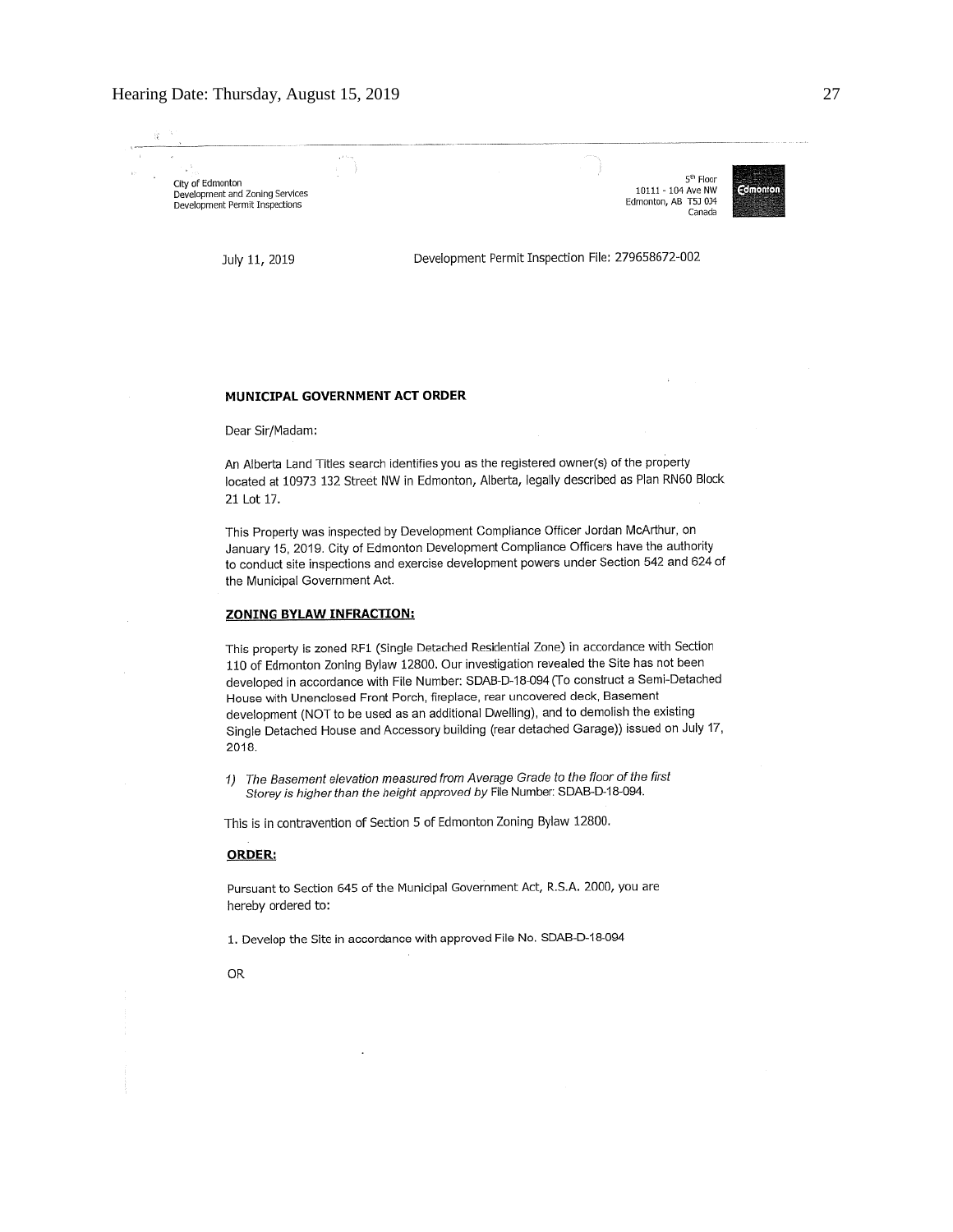City of Edmonton<br>Development and Zoning Services Development Permit Inspections

5<sup>th</sup> Floor 10111 - 104 Ave NW Edmonton, AB T5J 0J4 Canada



2. Submit a new Development Permit application to re-configure the roof pitch and comply with Edmonton Zoning Bylaw 12800

**OR** 

3. Demolish the building.

#### **CONSEQUENCES FOR NON-COMPLIANCE:**

You have until August 01, 2019 to comply with this Order. The property will be inspected after August 01, 2019 to determine compliance with this Order.

In the event that a person fails to comply with this Order issued under Section 645, Section 646 of the Municipal Government Act authorizes the City to enter the land and take any action necessary to carry out the Order. Section 646 authorizes the City to register a caveat under the Land Titles Act.

Section 553(1)(h.1) of the Municipal Government Act provides that the costs and expenses of carrying out an order may be added to the tax roll of the property and Section 566(1), subject to 566(2), a person who is found guilty of an offence under this Act is liable to a fine of not more than \$10,000.00 or to imprisonment for not more than one year, or to both fine and imprisonment.

Affected persons may appeal this Order by filing within the prescribed time to the Subdivision and Development Appeal Board. Visit the website at https://sdab.edmonton.ca or call 780-496-6079 for more information on how to file an appeal.

Following are Sections 553, 645, 646, 683, 685 and 686 of the Municipal Government Act, R.S.A. 2000, c.M-26.1, which provides you with the right to appeal this Order and enables the City to add all costs associated with this action to the tax roll of the property,

If you have any questions in regards to this matter, please contact the writer at 780-496-5375.

Regards,

.<br>Namé

Jordan McArthur 780-496-5375 Jordan.mcarthur@edmonton.ca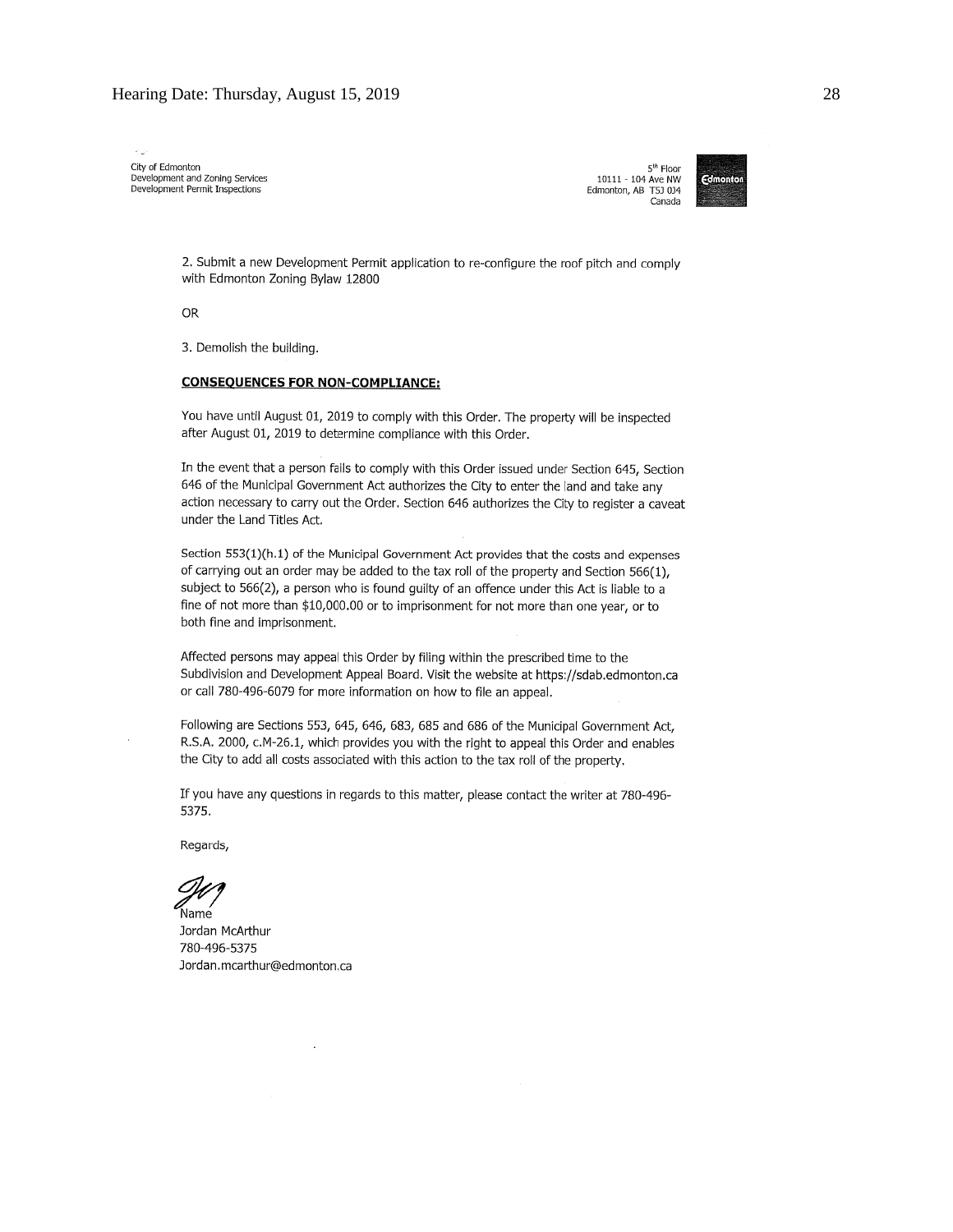**Adding amounts** owing to tax roll

553(1) A council may add the following amounts to the tax roll of a parcel of land:

- (a) unpaid costs referred to in section 35(4) or 39(2) relating to service connections of a municipal public utility that are owing by the owner of the parcel;
- (b) unpaid charges referred to in section 42 for a municipal utility service provided to the parcel by a municipal public utility that are owing by the owner of the parcel;
- (c) unpaid expenses and costs referred to in section 549(3), if the parcel's owner contravened the enactment or bylaw and the contravention occurred on all or a part of the parcel;
- (d) (e) repealed 1999 c11 s35;
- (f) costs associated with tax recovery proceedings related to the parcel;
- (g) if the municipality has passed a bylaw making the owner of a parcel liable for expenses and costs related to the municipality extinguishing fires on the parcel, unpaid costs and expenses for extinguishing fires on the parcel;
- $(q,1)$  if the municipality has passed a bylaw requiring the owner or occupant of a parcel to keep the sidewalks adjacent to the parcel clear of snow and ice, unpaid expenses and costs incurred by the municipality for removing the snow and ice in respect of the parcel;
	- (h) Unpaid costs awarded by a composite assessment review board under section 468.1 or the Municipal Government Board under section 501, if the composite assessment review board or the Municipal Government Board has awarded costs against the owner of the parcel in favour of the municipality and the matter before the composite assessment review board or the Municipal Government Board was related to the parcel;
- (h.1) the expenses and costs of carrying out an order under section 646;
	- (i) any other amount that may be added to the tax roll under an enactment.

Stop order

645(1) Despite section 545, if a development authority finds that a development, land use or use of a building is not in accordance with

- (a) this Part or a land use bylaw or regulations under this Part, or
- (b) a development permit or subdivision approval,
- the development authority may act under subsection (2).
- (2) If subsection (1) applies, the development authority may, by written notice, order the owner, the person in possession of the land or building or the person responsible for the contravention, or any or all of them, to
	- (a) stop the development or use of the land or building in whole or in part as directed by the notice,
	- (b) demolish, remove or replace the development, or
	- carry out any other actions required by the notice so that the development or  $(c)$ use of the land or building complies with this Part, the land use bylaw or regulations under this Part, a development permit or a subdivision approval,

within the time set out in the notice.

- (2.1) A notice referred to in subsection (2) must specify the date on which the order was made, must contain any other information required by the regulations and must be given or sent to the person or persons referred to in subsection (2) on the same day the decision is made.
- (3) A person who receives a notice referred to in subsection (2) may appeal to the subdivision and development appeal board in accordance with section 685.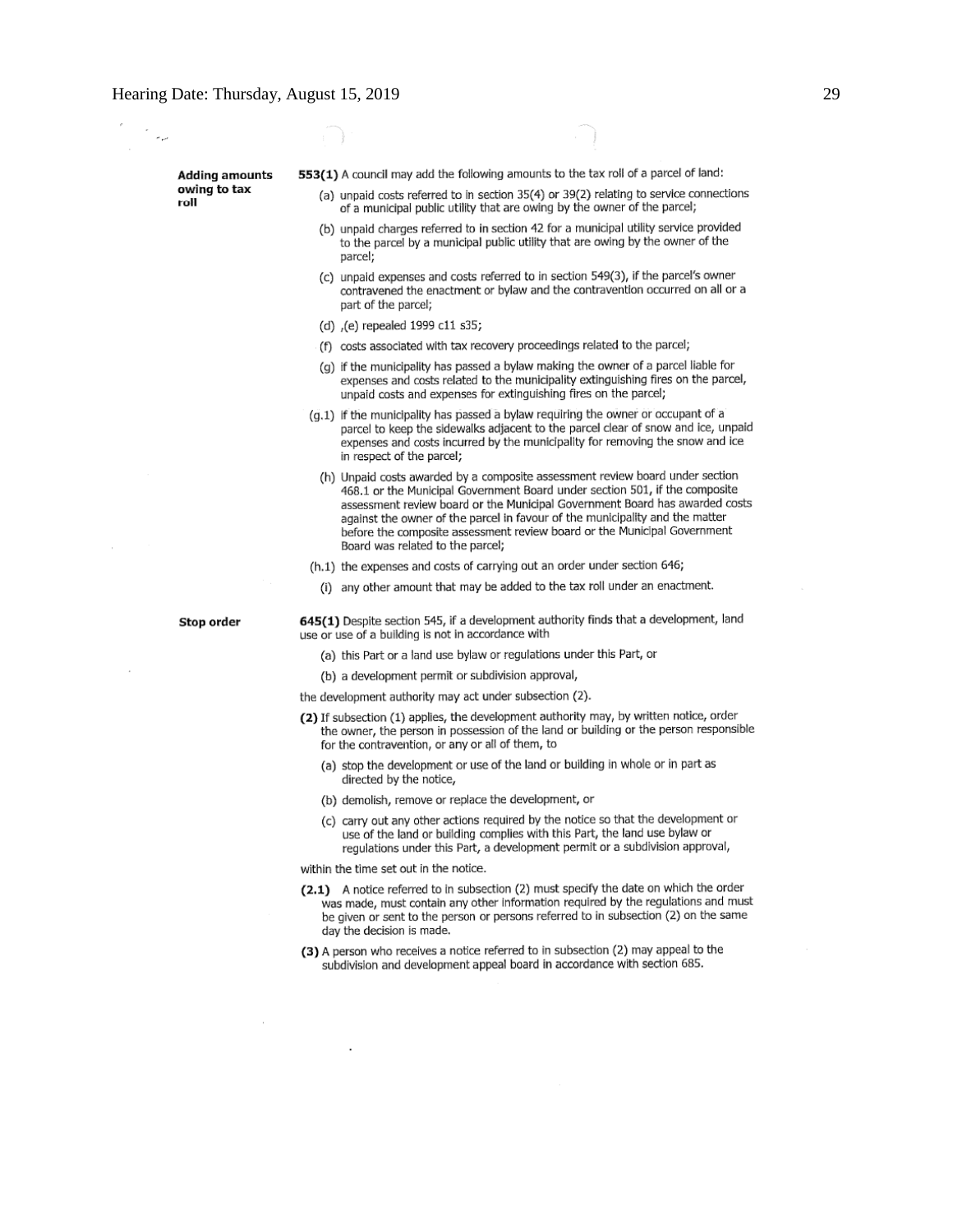<u>na sa Salamana</u>

 $\sim 10^{-11}$  $\mathcal{L}^{\mathcal{L}}$  and  $\mathcal{L}^{\mathcal{L}}$ 

| <b>Enforcement of</b><br>stop order | 646(1) If a person fails or refuses to comply with an order directed to the person under<br>section 645 or an order of a subdivision and development appeal board under section<br>687, the municipality may, in accordance with section 542, enter on the land or building<br>and take any action necessary to carry out the order.                                                   |  |  |  |
|-------------------------------------|----------------------------------------------------------------------------------------------------------------------------------------------------------------------------------------------------------------------------------------------------------------------------------------------------------------------------------------------------------------------------------------|--|--|--|
|                                     | (2) A municipality may register a caveat under the <i>Land Titles Act</i> in respect of an order<br>referred to in subsection (1) against the certificate of title for the land that is the<br>subject of the order.                                                                                                                                                                   |  |  |  |
|                                     | (3) If a municipality registers a caveat under subsection (2), the municipality must<br>discharge the caveat when the order has been complied with.                                                                                                                                                                                                                                    |  |  |  |
| Permit                              | 683 Except as otherwise provided in a land use bylaw, a person may not commence any<br>development unless the person has been issued a development permit in respect of it<br>pursuant to the land use bylaw.                                                                                                                                                                          |  |  |  |
| Grounds for                         | 685(1) If a development authority                                                                                                                                                                                                                                                                                                                                                      |  |  |  |
| appeal                              | (a) fails or refuses to issue a development permit to a person,                                                                                                                                                                                                                                                                                                                        |  |  |  |
|                                     | (b) issues a development permit subject to conditions, or                                                                                                                                                                                                                                                                                                                              |  |  |  |
|                                     | (c) issues an order under section 645,                                                                                                                                                                                                                                                                                                                                                 |  |  |  |
|                                     | the person applying for the permit or affected by the order under section 645 may<br>appeal to the subdivision and development appeal board.                                                                                                                                                                                                                                           |  |  |  |
|                                     | (2) In addition to an applicant under subsection (1), any person affected by an order,<br>decision or development permit made or issued by a development authority may<br>appeal to the subdivision and development appeal board.                                                                                                                                                      |  |  |  |
|                                     | (3) Despite subsections (1) and (2), no appeal lies in respect of the issuance of a<br>development permit for a permitted use unless the provisions of the land use bylaw<br>were relaxed, varied or misinterpreted or the application for the development permit<br>was deemed to be refused under section 683.1(8).                                                                  |  |  |  |
|                                     | (4) Despite subsections $(1)$ , $(2)$ and $(3)$ , if a decision with respect to a development<br>permit application in respect of a direct control district                                                                                                                                                                                                                            |  |  |  |
|                                     | (a) is made by a council, there is no appeal to the subdivision and development<br>appeal board, or                                                                                                                                                                                                                                                                                    |  |  |  |
|                                     | (b) is made by a development authority, the appeal is limited to whether the<br>development authority followed the directions of council, and if the subdivision<br>and development appeal board finds that the development authority did not<br>follow the directions it may, in accordance with the directions, substitute its<br>decision for the development authority's decision. |  |  |  |
| Appeals                             | 686(1) A development appeal to a subdivision and development appeal board is<br>commenced by filing a notice of the appeal, containing reasons, with the board                                                                                                                                                                                                                         |  |  |  |
|                                     | (a) in the case of an appeal made by a person referred to in section $685(1)$                                                                                                                                                                                                                                                                                                          |  |  |  |
|                                     | (i) with respect to an application for a development permit,                                                                                                                                                                                                                                                                                                                           |  |  |  |
|                                     | (A) within 21 days after the date on which the decision is made<br>under section 642, or                                                                                                                                                                                                                                                                                               |  |  |  |
|                                     | (B) if no decision is made with respect to the application within the<br>40-day period, or within any extension of that period under<br>section 684, within 21 days after the date the period or<br>extension expires,                                                                                                                                                                 |  |  |  |
|                                     | or                                                                                                                                                                                                                                                                                                                                                                                     |  |  |  |
|                                     | (ii) with respect to an order under section 645, within 21 days after the<br>date on which the order is made,                                                                                                                                                                                                                                                                          |  |  |  |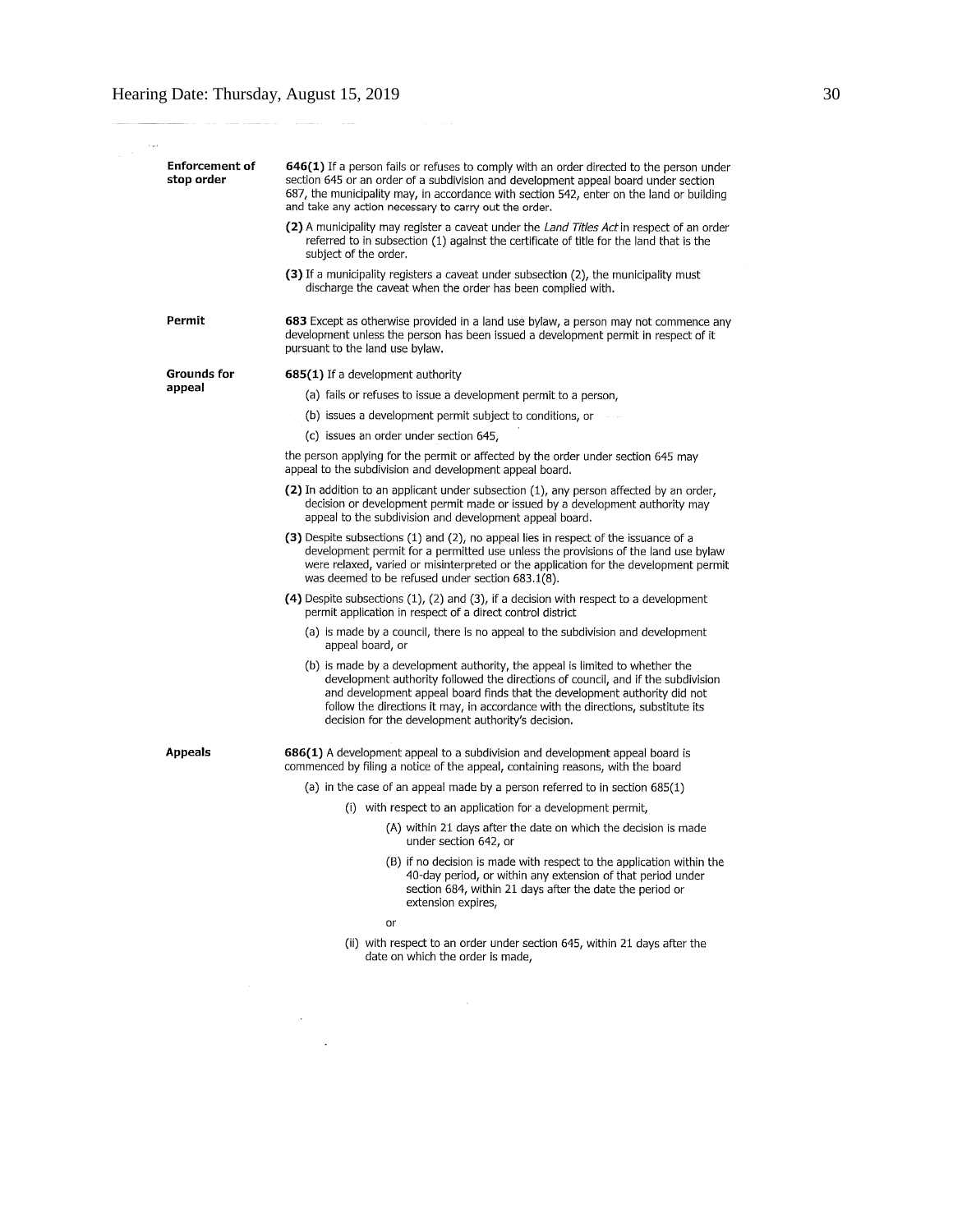J.  $\bar{z}$ 

- or (b) in the case of an appeal made by a person referred to in section 685(2), within 21 days after the date on which the notice of the issuance of the permit was given in accordance with the land use bylaw.
- (2) The subdivision and development appeal board must hold an appeal hearing within 30 days after receipt of a notice of appeal.
- (3) The subdivision and development appeal board must give at least 5 days' notice in writing of the hearing
	- (a) to the appellant,
	- (b) to the development authority whose order, decision or development permit is the subject of the appeal, and
	- (c) to those owners required to be notified under the land use bylaw and any other person that the subdivision and development appeal board considers to be affected by the appeal and should be notified.
- (4) The subdivision and development appeal board must make available for public inspection before the commencement of the hearing all relevant documents and materials respecting the appeal, including
	- (a) the application for the development permit, the decision and the notice of appeal, or
	- (b) the order under section 645.
- (4.1) Subsections (1)(b) and (3)(c) do not apply to an appeal of a deemed refusal under section 683.1(8).
- (5) In subsection (3), "owner" means the person shown as the owner of land on the assessment roll prepared under Part 9.